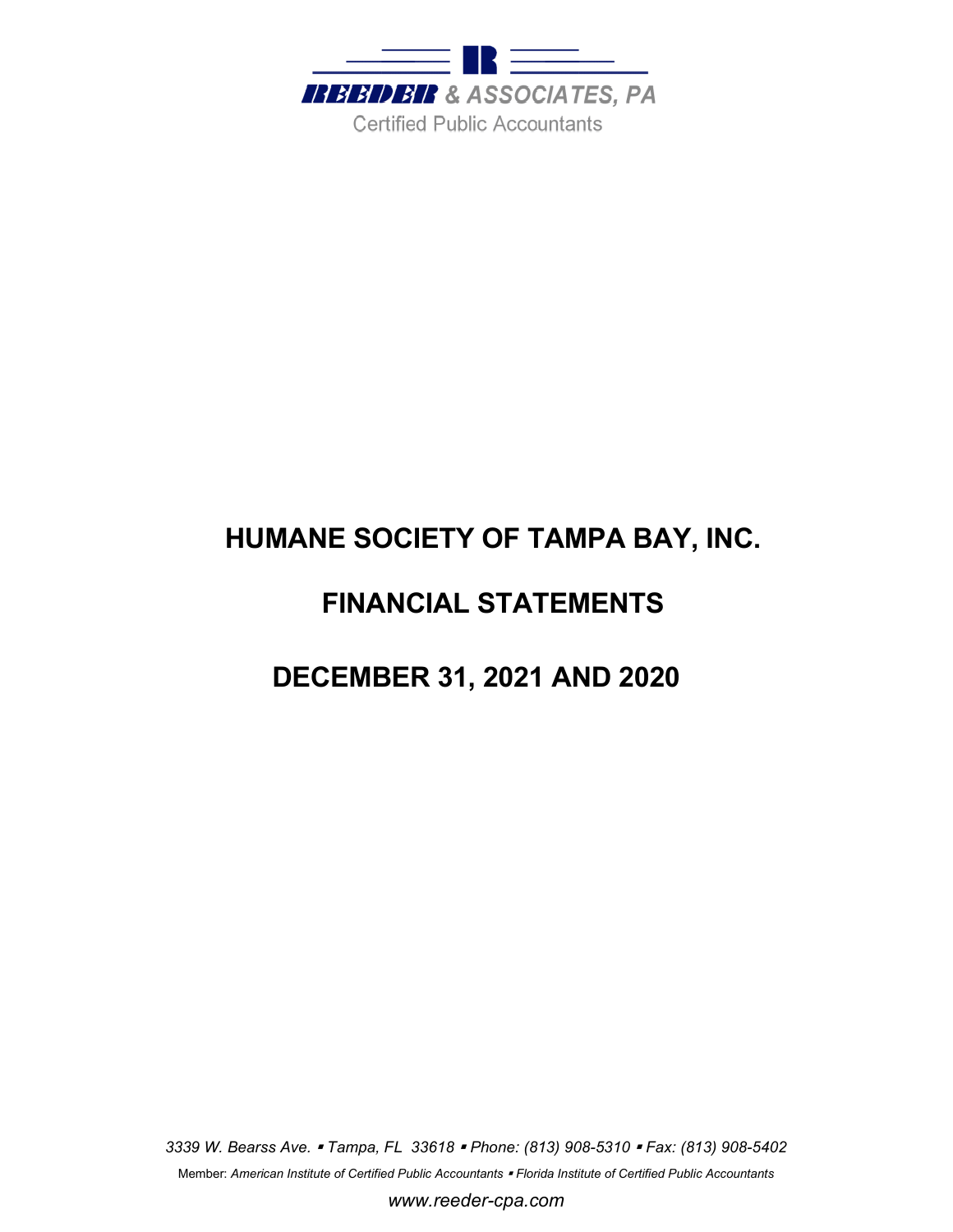# **HUMANE SOCIETY OF TAMPA BAY, INC.**

# **FINANCIAL STATEMENTS**

# **FOR THE YEARS ENDED DECEMBER 31, 2021 AND 2020**

# TABLE OF CONTENTS

| Report of Independent Certified Public Accountants |   |  |  |  |  |  |
|----------------------------------------------------|---|--|--|--|--|--|
| <b>FINANCIAL STATEMENTS</b>                        |   |  |  |  |  |  |
| <b>Statements of Financial Position</b>            | 3 |  |  |  |  |  |
| Statements of Activities and Changes in Net Assets | 4 |  |  |  |  |  |
| <b>Statements of Functional Expenses</b>           | 5 |  |  |  |  |  |
| <b>Statements of Cash Flows</b>                    | 7 |  |  |  |  |  |
| Notes to Financial Statements                      | 8 |  |  |  |  |  |

 **PAGE**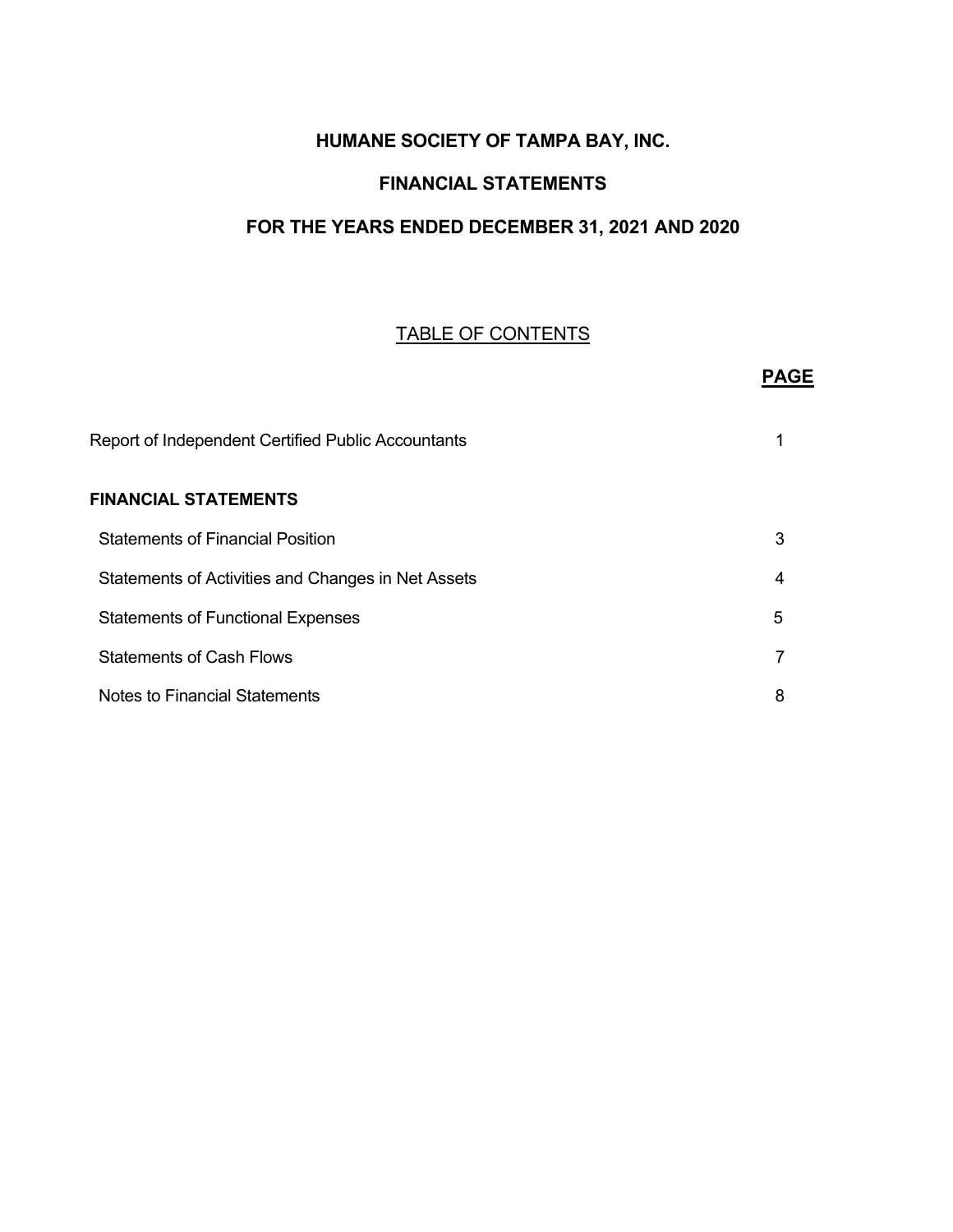

# **REPORT OF INDEPENDENT CERTIFIED PUBLIC ACCOUNTANTS**

Board of Directors Humane Society of Tampa Bay, Inc. Tampa, Florida

#### *Opinion*

We have audited the accompanying financial statements of the Humane Society of Tampa Bay, Inc. (a nonprofit organization), which comprise the statement of financial position as of December 31, 2021 and 2020, and the related statements of activities and changes in net assets, functional expenses, and cash flows for the years then ended, and the related notes to the financial statements.

In our opinion, the financial statements referred to above present fairly, in all material respects, the financial position of the Humane Society of Tampa Bay, Inc. as of December 31, 2021 and 2020, and the changes in its net assets and its cash flows for the years then ended in accordance with accounting principles generally accepted in the United States of America.

# *Basis for Opinion*

We conducted our audits in accordance with auditing standards generally accepted in the United States of America. Our responsibilities under those standards are further described in the Auditor's Responsibilities for the Audit of the Financial Statements section of our report. We are required to be independent of the Humane Society of Tampa Bay, Inc. and to meet our other ethical responsibilities in accordance with the relevant ethical requirements relating to our audits. We believe that the audit evidence we have obtained is sufficient and appropriate to provide a basis for our audit opinion.

# *Responsibilities of Management for the Financial Statements*

Management is responsible for the preparation and fair presentation of these financial statements in accordance with accounting principles generally accepted in the United States of America; this includes the design, implementation, and maintenance of internal control relevant to the preparation and fair presentation of financial statements that are free from material misstatement, whether due to fraud or error.

In preparing the financial statements, management is required to evaluate whether there are conditions or events, considered in the aggregate, that raise substantial doubt about the Humane Society of Tampa Bay, Inc.'s ability to continue as a going concern within one year after the date that the financial statements are available to be issued.

#### *Auditor's Responsibilities for the Audit of the Financial Statements*

Our objectives are to obtain reasonable assurance about whether the financial statements as a whole are free from material misstatement, whether due to fraud or error, and to issue an auditor's report that includes our opinion.

*3339 W. Bearss Ave. Tampa, FL 33618 Phone: (813) 908-5310 Fax: (813) 908-5402* 

Member: *American Institute of Certified Public Accountants Florida Institute of Certified Public Accountants*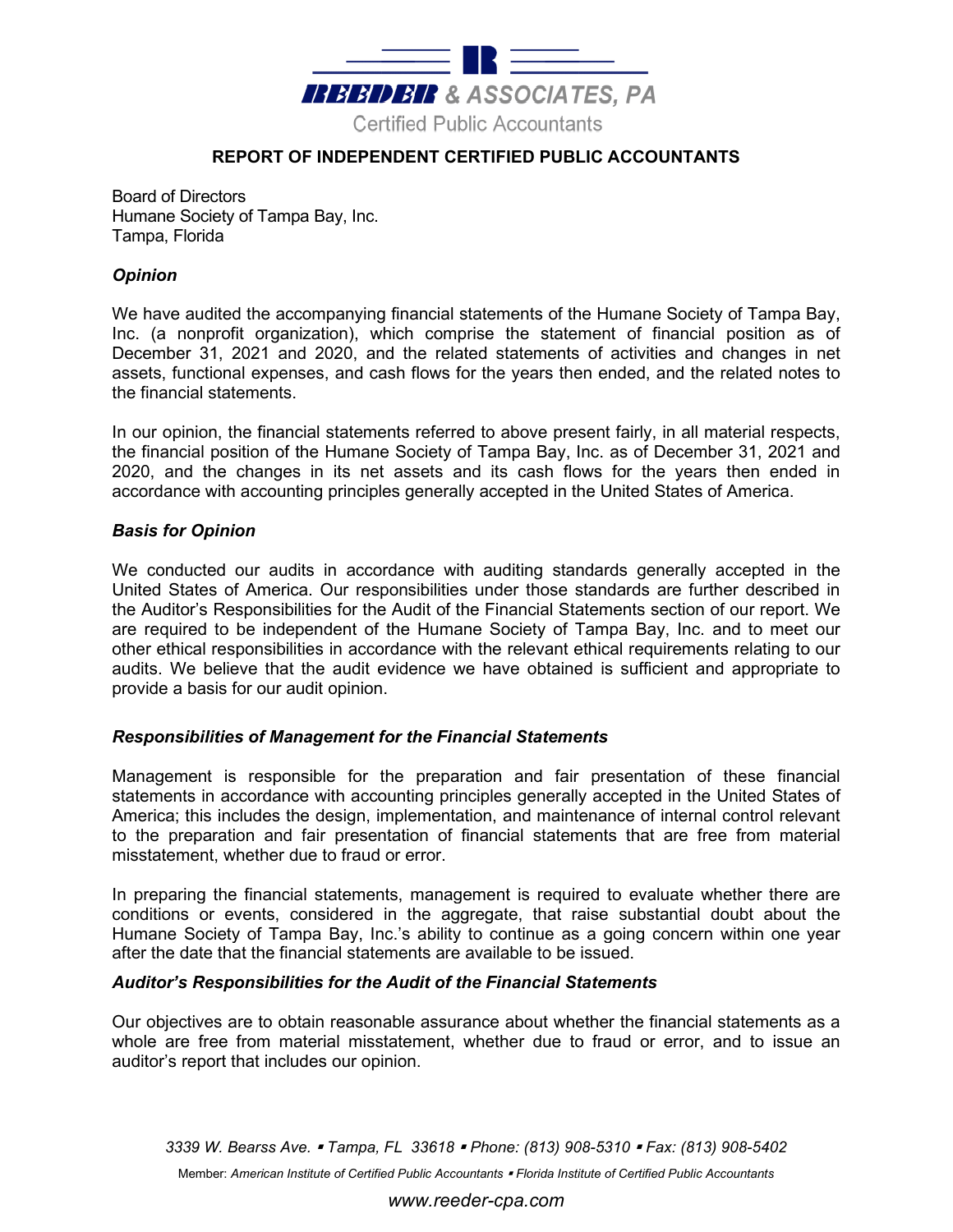Reasonable assurance is a high level of assurance but is not absolute assurance and therefore is not a guarantee that an audit conducted in accordance with generally accepted auditing standards will always detect a material misstatement when it exists. The risk of not detecting a material misstatement resulting from fraud is higher than for one resulting from error, as fraud may involve collusion, forgery, intentional omissions, misrepresentations, or the override of internal control. Misstatements, including omissions, are considered material if there is a substantial likelihood that, individually or in the aggregate, they would influence the judgment made by a reasonable user based on the financial statements.

In performing an audit in accordance with generally accepted auditing standards, we:

- Exercise professional judgment and maintain professional skepticism throughout the audit.
- Identify and assess the risks of material misstatement of the financial statements, whether due to fraud or error, and design and perform audit procedures responsive to those risks. Such procedures include examining, on a test basis, evidence regarding the amounts and disclosures in the financial statements.
- Obtain an understanding of internal control relevant to the audit in order to design audit procedures that are appropriate in the circumstances, but not for the purpose of expressing an opinion on the effectiveness of the Humane Society of Tampa Bay, Inc.'s internal control. Accordingly, no such opinion is expressed.
- Evaluate the appropriateness of accounting policies used and the reasonableness of significant accounting estimates made by management, as well as evaluate the overall presentation of the financial statements.
- Conclude whether, in our judgment, there are conditions or events, considered in the aggregate, that raise substantial doubt about the Humane Society of Tampa Bay, Inc.'s ability to continue as a going concern for a reasonable period of time.

We are required to communicate with those charged with governance regarding, among other matters, the planned scope and timing of the audit, significant audit findings, and certain internal control related matters that we identified during the audit.

Reeder & Associates, PA

Certified Public Accountants

March 25, 2022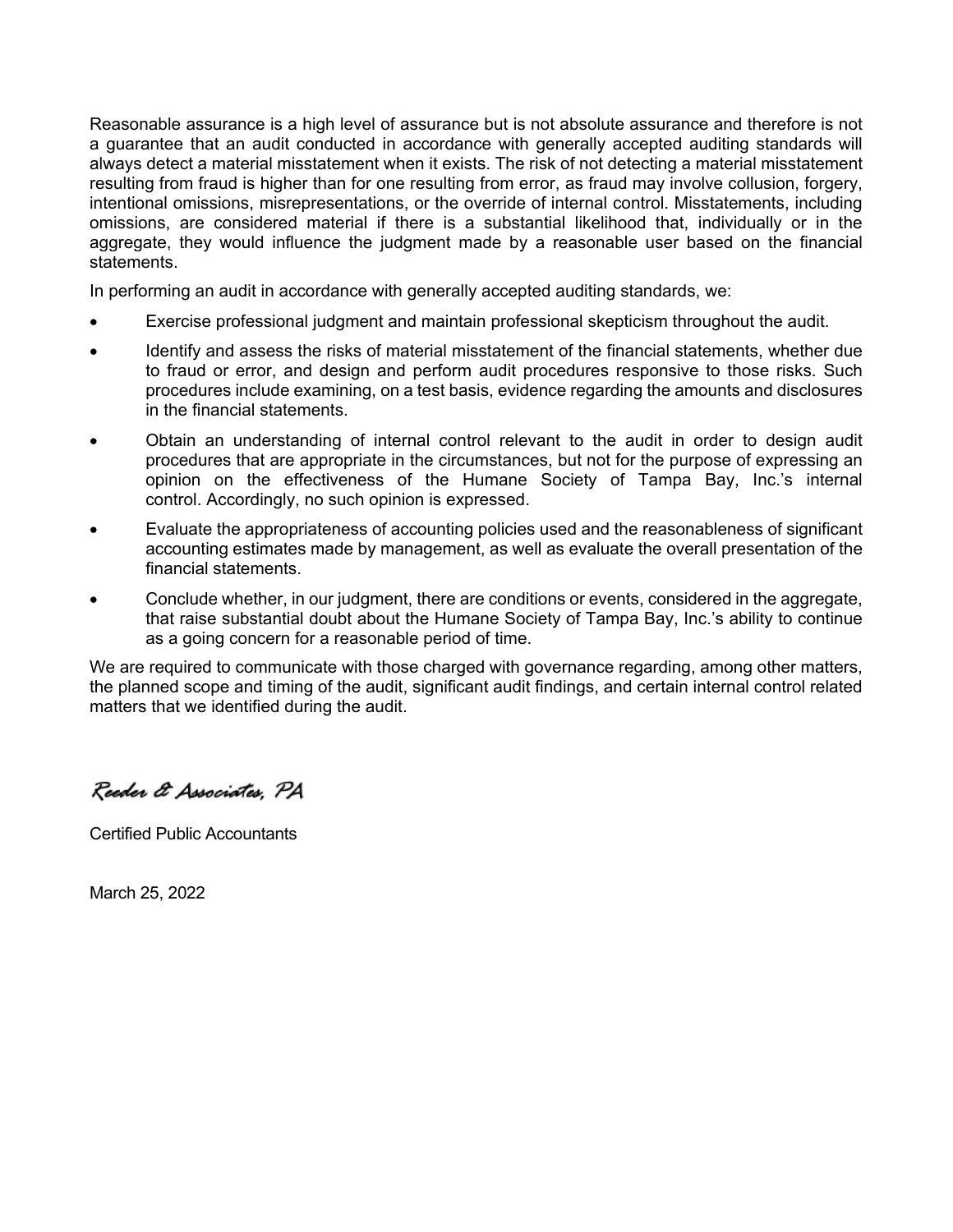# **HUMANE SOCIETY OF TAMPA BAY, INC. STATEMENTS OF FINANCIAL POSITION DECEMBER 31, 2021 AND 2020**

|                                                                                            | 2021             | 2020             |  |  |  |  |
|--------------------------------------------------------------------------------------------|------------------|------------------|--|--|--|--|
| <b>ASSETS</b>                                                                              |                  |                  |  |  |  |  |
| <b>Current Assets</b>                                                                      |                  |                  |  |  |  |  |
| Cash and cash equivalents                                                                  | \$<br>1,633,635  | \$<br>1,724,140  |  |  |  |  |
| Investments                                                                                | 5,573,364        | 3,223,183        |  |  |  |  |
| Pledges receivable, net of allowance                                                       | 56,019           | 88,126           |  |  |  |  |
| Accounts receivable, net of allowance                                                      | 122,159          | 59,352           |  |  |  |  |
| Inventory                                                                                  | 206,402          | 225,803          |  |  |  |  |
| Prepaid expenses                                                                           | 137,031          | 91,978           |  |  |  |  |
|                                                                                            | 7,728,610        | 5,412,582        |  |  |  |  |
| <b>Total Current Assets</b>                                                                |                  |                  |  |  |  |  |
| Long-term pledges receivable, net of allowance                                             | 5,526            | 75,925           |  |  |  |  |
| Beneficial interest in Community Foundation                                                | 162,110          | 146,667          |  |  |  |  |
| Investment in commercial property                                                          | 42,500           | 42,500           |  |  |  |  |
| Property and equipment, net                                                                | 19,525,502       | 19,620,417       |  |  |  |  |
| Deposits                                                                                   | 24,748           | 25,246           |  |  |  |  |
| <b>Total Noncurrent Assets</b>                                                             | 19,760,386       | 19,910,755       |  |  |  |  |
| <b>Total Assets</b>                                                                        | 27,488,996       | 25,323,337<br>\$ |  |  |  |  |
| <b>LIABILITIES AND NET ASSETS</b><br>Liabilities:<br>Accounts payable and accrued expenses | \$<br>891,743    | \$<br>1,538,658  |  |  |  |  |
| Deferred revenue                                                                           | 149,623          | 187,274          |  |  |  |  |
| <b>Total Liabilities</b>                                                                   | 1,041,366        | 1,725,932        |  |  |  |  |
| Net assets:                                                                                |                  |                  |  |  |  |  |
| Without donor restrictions:                                                                |                  |                  |  |  |  |  |
| Board designated for endowment                                                             | 5,573,364        |                  |  |  |  |  |
| Board designated for new shelter                                                           |                  | 619,113          |  |  |  |  |
| Invested in property and equipment                                                         | 19,525,502       | 19,620,417       |  |  |  |  |
| Undesignated                                                                               | 1,039,383        | 3,102,444        |  |  |  |  |
| <b>Total Net Assets Without Donor Restrictions</b>                                         | 26,138,249       | 23,341,974       |  |  |  |  |
| With donor restrictions:                                                                   |                  |                  |  |  |  |  |
| Purpose restrictions - investment                                                          | 162,110          | 146,667          |  |  |  |  |
| Purpose restrictions - programs                                                            | 147,271          | 108,764          |  |  |  |  |
| <b>Total Net Assets With Donor Restrictions</b>                                            | 309,381          | 255,431          |  |  |  |  |
| <b>Total Net Assets</b>                                                                    | 26,447,630       | 23,597,405       |  |  |  |  |
| <b>Total Liabilities and Net Assets</b>                                                    | \$<br>27,488,996 | \$<br>25,323,337 |  |  |  |  |

Read Report of Independent Certified Public Accountants. The accompanying notes are an integral part of these financial statements.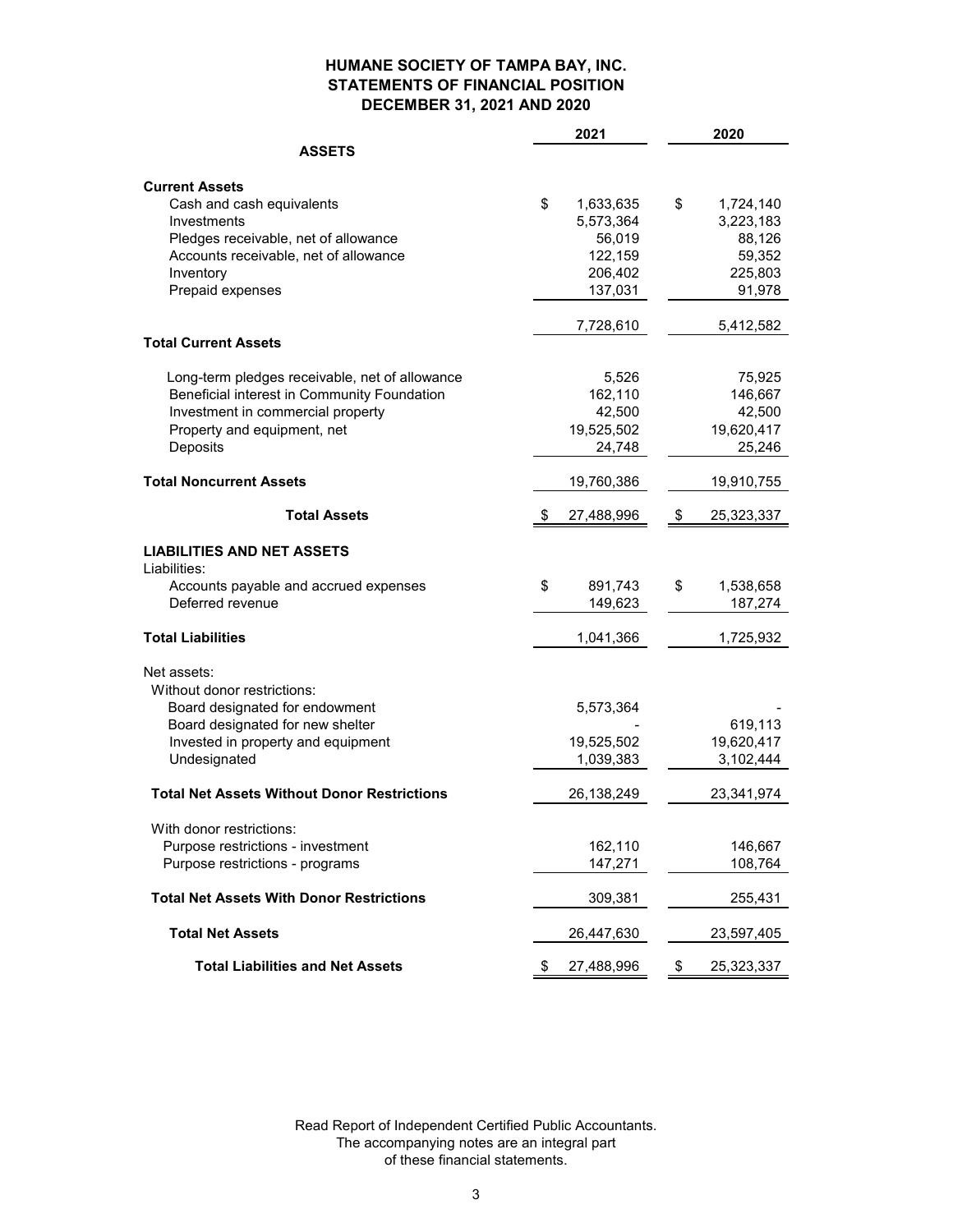#### **HUMANE SOCIETY OF TAMPA BAY, INC. STATEMENTS OF ACTIVITIES AND CHANGES IN NET ASETS FOR THE YEARS ENDED DECEMBER 31, 2021 AND 2020**

| <b>Changes in Net Assets Without Donor Restrictions</b><br><b>REVENUES AND SUPPORT</b><br>\$<br>Contributions<br>6,529,946<br>\$<br>6,584,271<br>214,477<br>Grants<br>1,266,672<br>In-kind contributions<br>103,156<br>259,284<br>Program services fees, net of discounts<br>4,942,060 |
|----------------------------------------------------------------------------------------------------------------------------------------------------------------------------------------------------------------------------------------------------------------------------------------|
|                                                                                                                                                                                                                                                                                        |
|                                                                                                                                                                                                                                                                                        |
|                                                                                                                                                                                                                                                                                        |
|                                                                                                                                                                                                                                                                                        |
|                                                                                                                                                                                                                                                                                        |
| 4,908,699                                                                                                                                                                                                                                                                              |
| Other income<br>105,486<br>12,480                                                                                                                                                                                                                                                      |
| 11,895,125<br>13,031,406                                                                                                                                                                                                                                                               |
| Product sales<br>2,531,017<br>2,222,774                                                                                                                                                                                                                                                |
| Less cost of goods sold<br>(1,444,783)<br>(1,329,950)                                                                                                                                                                                                                                  |
| 1,086,234<br>892,824                                                                                                                                                                                                                                                                   |
|                                                                                                                                                                                                                                                                                        |
| Special events<br>1,514,646<br>735,168                                                                                                                                                                                                                                                 |
| Less direct costs of special events<br>(433, 644)<br>(134, 649)                                                                                                                                                                                                                        |
| 1,081,002<br>600,519                                                                                                                                                                                                                                                                   |
| Net assets released from restrictions<br>107,286<br>6,251,162                                                                                                                                                                                                                          |
| <b>Total Revenues Without Donor Restrictions</b><br>14,169,647<br>20,775,911                                                                                                                                                                                                           |
| <b>EXPENSES</b>                                                                                                                                                                                                                                                                        |
| Program Services:                                                                                                                                                                                                                                                                      |
| Shelter/ Adoption Center<br>5,178,221<br>4,852,428                                                                                                                                                                                                                                     |
| <b>Community Outreach</b><br>814,721<br>585,991                                                                                                                                                                                                                                        |
| <b>Animal Health Center</b><br>4,522,722<br>4,706,930                                                                                                                                                                                                                                  |
| <b>Total Program Services</b><br>10,515,664<br>10,145,349                                                                                                                                                                                                                              |
| <b>Support Services:</b>                                                                                                                                                                                                                                                               |
| Management and general<br>597,455<br>573,385                                                                                                                                                                                                                                           |
| Fundraising and development<br>780,678<br>753,882                                                                                                                                                                                                                                      |
| <b>Total Support Services</b><br>1,378,133<br>1,327,267                                                                                                                                                                                                                                |
|                                                                                                                                                                                                                                                                                        |
| <b>Total Expenses</b><br>11,893,797<br>11,472,616                                                                                                                                                                                                                                      |
| <b>Change in Net Assets Without Donor Restrictions</b>                                                                                                                                                                                                                                 |
| <b>Before Other Changes</b><br>2,275,850<br>9,303,295                                                                                                                                                                                                                                  |
| <b>Other Changes</b>                                                                                                                                                                                                                                                                   |
| Investment return<br>515,925<br>284,359                                                                                                                                                                                                                                                |
| Gain (loss) on disposal of property and equipment<br>4,500<br>(168, 462)                                                                                                                                                                                                               |
| <b>Change in Net Assets Without Donor Restrictions</b><br>2,796,275<br>9,419,192                                                                                                                                                                                                       |
| <b>Changes in Net Assets With Donor Restrictions</b>                                                                                                                                                                                                                                   |
| Contributions<br>139,057<br>2,184,937                                                                                                                                                                                                                                                  |
| Investment return<br>22,179<br>14,722                                                                                                                                                                                                                                                  |
| Net assets released from restrictions<br>(107,286)<br>(6, 251, 162)                                                                                                                                                                                                                    |
| Increase (Decrease) in Net Assets With                                                                                                                                                                                                                                                 |
| <b>Donor Restrictions</b><br>53,950<br>(4,051,503)                                                                                                                                                                                                                                     |
| <b>CHANGE IN NET ASSETS</b><br>2,850,225<br>5,367,689                                                                                                                                                                                                                                  |
| NET ASSETS, beginning of year<br>23,597,405<br>18,229,716                                                                                                                                                                                                                              |
| NET ASSETS, end of year<br>26,447,630<br>\$<br>23,597,405<br>S                                                                                                                                                                                                                         |

Read Report of Independent Certified Public Accountants. The accompanying notes are an integral part of these financial statements.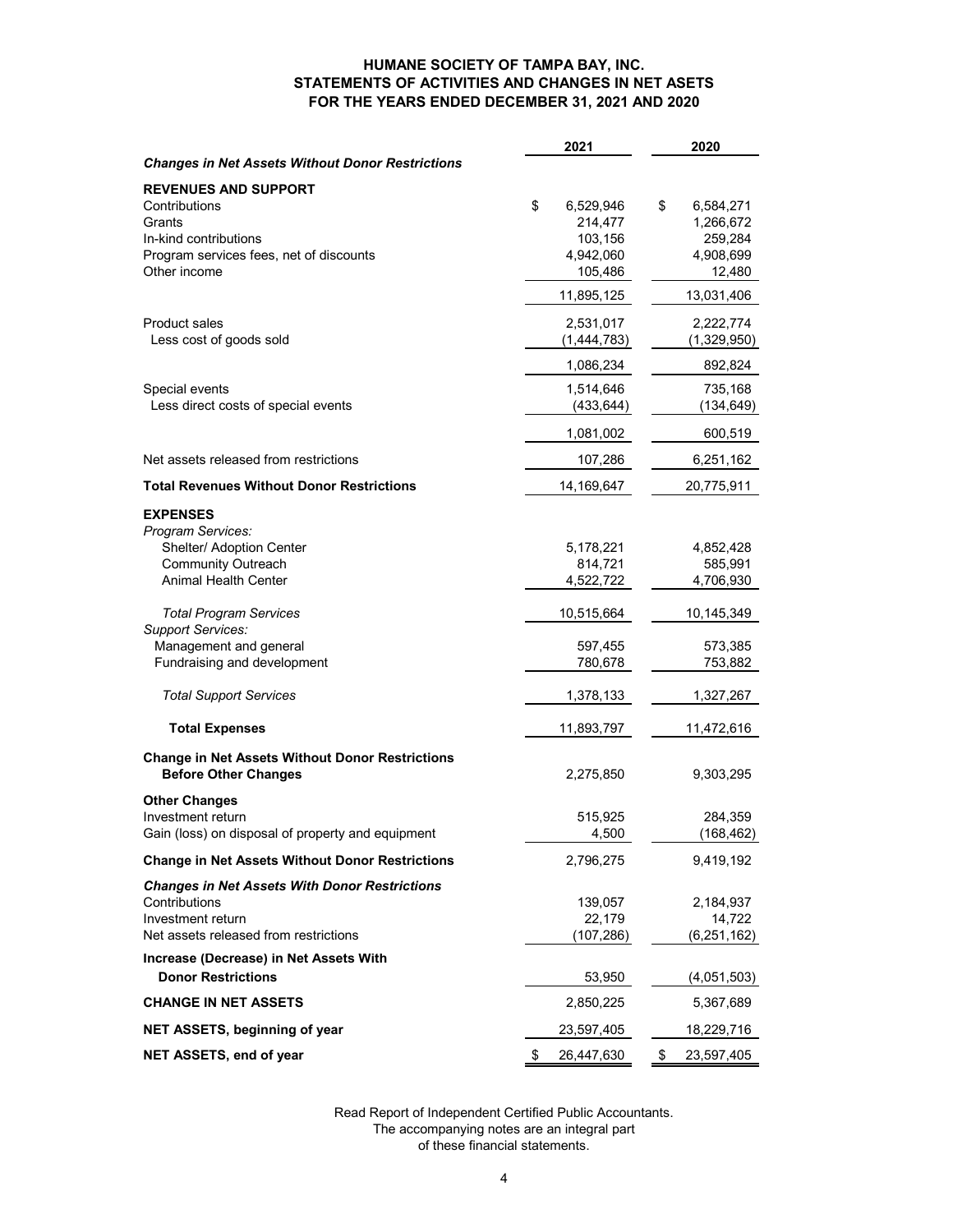### **HUMANE SOCIETY OF TAMPA BAY, INC. STATEMENT OF FUNCTIONAL EXPENSES FOR THE YEAR ENDED DECEMBER 31, 2021**

|                                                                                                                                                                                                                                                                                                                                  |                                                                                                                                                    |    | <b>Program Services</b>                                                                                                 |                                                                                                                                        |     | <b>Total</b>                                                                                                                                                 | <b>Support Services</b> |                                                                                                                      |                                                                                                                                 |                                                                                                                                                  |                                                                                                                                                                 |
|----------------------------------------------------------------------------------------------------------------------------------------------------------------------------------------------------------------------------------------------------------------------------------------------------------------------------------|----------------------------------------------------------------------------------------------------------------------------------------------------|----|-------------------------------------------------------------------------------------------------------------------------|----------------------------------------------------------------------------------------------------------------------------------------|-----|--------------------------------------------------------------------------------------------------------------------------------------------------------------|-------------------------|----------------------------------------------------------------------------------------------------------------------|---------------------------------------------------------------------------------------------------------------------------------|--------------------------------------------------------------------------------------------------------------------------------------------------|-----------------------------------------------------------------------------------------------------------------------------------------------------------------|
|                                                                                                                                                                                                                                                                                                                                  | Shelter/<br><b>Adoption Center</b>                                                                                                                 |    | <b>Community</b><br><b>Outreach</b>                                                                                     | Animal<br><b>Health Center</b>                                                                                                         |     | Program<br><b>Services</b>                                                                                                                                   |                         | <b>Management</b><br>and General                                                                                     | Fundraising/<br><b>Development</b>                                                                                              | <b>Total Support</b><br><b>Services</b>                                                                                                          | <b>Total</b><br><b>Expenses</b>                                                                                                                                 |
| <b>Salaries</b><br>Payroll taxes<br>Employee benefits                                                                                                                                                                                                                                                                            | \$<br>2,061,988<br>156,306<br>209,943                                                                                                              | \$ | 356,962<br>26,114<br>18,737                                                                                             | \$<br>2,125,012<br>158,407<br>276,494                                                                                                  | \$. | 4,543,962<br>340,827<br>505,174                                                                                                                              | \$                      | 366,754<br>27,742<br>30,739                                                                                          | \$<br>246,428<br>17,916<br>19,641                                                                                               | \$<br>613,182<br>45,658<br>50,380                                                                                                                | \$<br>5, 157, 144<br>386,485<br>555,554                                                                                                                         |
| Total salaries and<br>related expenses                                                                                                                                                                                                                                                                                           | 2,428,237                                                                                                                                          |    | 401,813                                                                                                                 | 2,559,913                                                                                                                              |     | 5,389,963                                                                                                                                                    |                         | 425,235                                                                                                              | 283,985                                                                                                                         | 709,220                                                                                                                                          | 6,099,183                                                                                                                                                       |
| Professional fees<br>Contract services<br>Printing and publications<br>Advertising<br>Direct Mail/newsletter<br>Occupancy<br>Repairs and maintenance<br>Program supplies<br>In-kind goods and services<br>Office expense<br>Travel, training and meetings<br>Recognition<br>Insurance<br>Bank service charges<br><b>Bad Debt</b> | 96,892<br>145,555<br>65,481<br>259<br>9,634<br>188,803<br>149,088<br>1,229,461<br>70,417<br>251,507<br>20,699<br>16,769<br>72,093<br>40,079<br>234 |    | 16,468<br>7,864<br>22,381<br>19,620<br>18,702<br>12,009<br>204,153<br>32,739<br>21,127<br>1,960<br>4,733<br>15,652<br>4 | 974,873<br>19,692<br>41,495<br>621<br>5,608<br>77,805<br>79,519<br>338,626<br>127,429<br>10,083<br>10,471<br>22,656<br>83,585<br>1,218 |     | 1,088,233<br>173,111<br>129,357<br>880<br>34,862<br>285,310<br>240,616<br>1,772,240<br>103,156<br>400,063<br>32,742<br>31,973<br>110,401<br>123,668<br>1,452 |                         | 29,207<br>25,075<br>12,322<br>75<br>18,108<br>6,579<br>25,034<br>4,005<br>8,810<br>6,220<br>12,255<br>$\blacksquare$ | 6,515<br>917<br>34,832<br>4,263<br>234,143<br>18,702<br>6,826<br>49,968<br>6,475<br>1,207<br>18,950<br>77,547<br>$\blacksquare$ | 35,722<br>25,992<br>47,154<br>4,338<br>234,143<br>36,810<br>13,405<br>75,002<br>10,480<br>10,017<br>25,170<br>89,802<br>$\overline{\phantom{a}}$ | 1,123,955<br>199,103<br>176,511<br>5,218<br>269,005<br>322,120<br>254,021<br>1,772,240<br>103,156<br>475,065<br>43,222<br>41,990<br>135,571<br>213,470<br>1,452 |
| Total expenses before<br>depreciation and interest                                                                                                                                                                                                                                                                               | 4,785,208                                                                                                                                          |    | 779,225                                                                                                                 | 4,353,594                                                                                                                              |     | 9,918,027                                                                                                                                                    |                         | 572,925                                                                                                              | 744,330                                                                                                                         | 1,317,255                                                                                                                                        | 11,235,282                                                                                                                                                      |
| Interest<br>Depreciation                                                                                                                                                                                                                                                                                                         | 393,013                                                                                                                                            |    | 35,496                                                                                                                  | 169,128                                                                                                                                |     | 597,637                                                                                                                                                      |                         | 211<br>24,319                                                                                                        | 36,348                                                                                                                          | 211<br>60,667                                                                                                                                    | 211<br>658,304                                                                                                                                                  |
| Total expenses                                                                                                                                                                                                                                                                                                                   | \$<br>5,178,221                                                                                                                                    | S. | 814,721                                                                                                                 | \$<br>4,522,722                                                                                                                        |     | \$10,515,664                                                                                                                                                 | \$                      | 597,455                                                                                                              | \$<br>780,678                                                                                                                   | \$1,378,133                                                                                                                                      | \$11,893,797                                                                                                                                                    |

Read Report of Independent Certified Public Accountants. The accompanying notes are an integral part of these financial statements.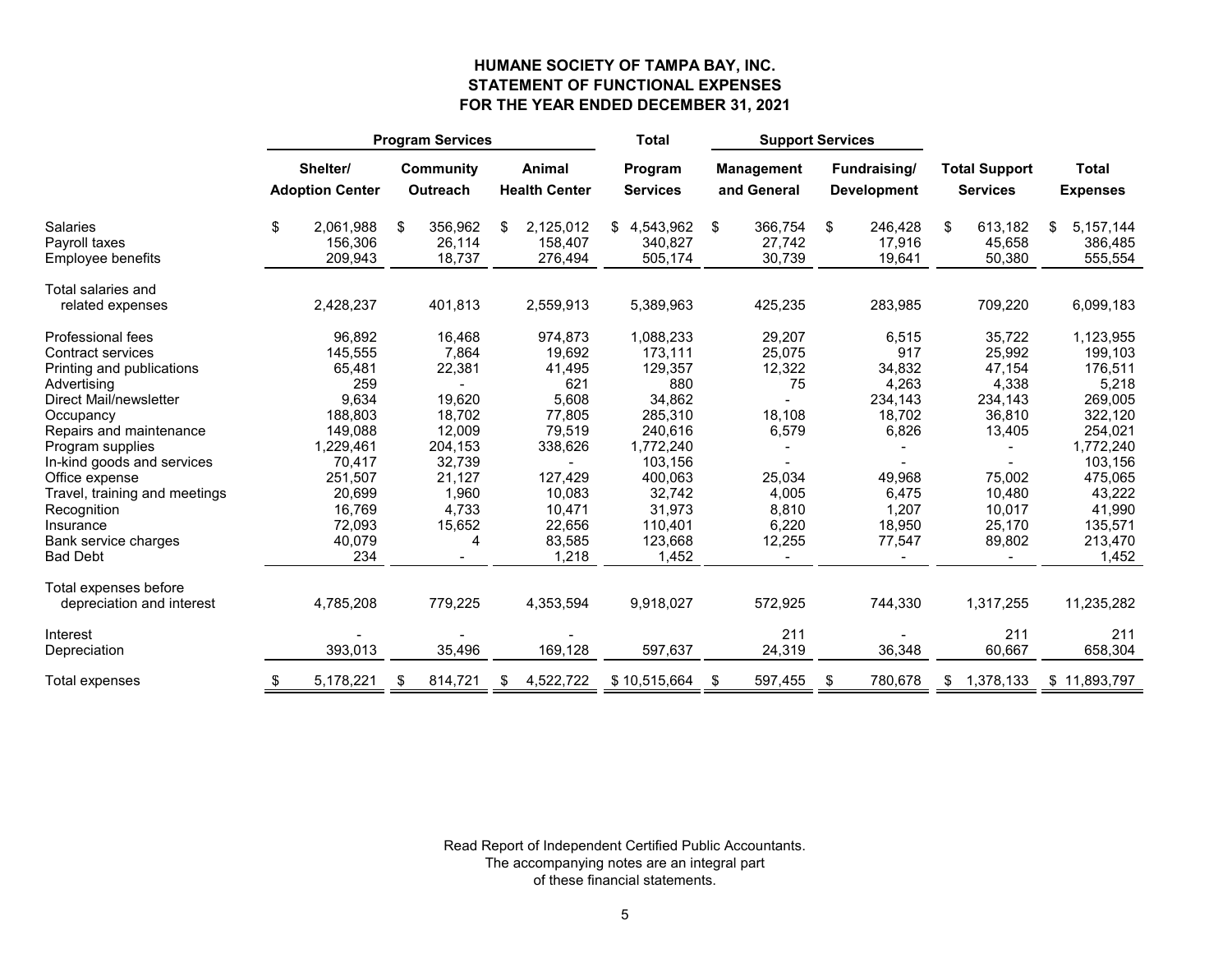### **HUMANE SOCIETY OF TAMPA BAY, INC. STATEMENT OF FUNCTIONAL EXPENSES FOR THE YEAR ENDED DECEMBER 31, 2020**

|                                                                                                                                                                                                                                                                                                                      |     |                                                                                                                                               |      | <b>Program Services</b>                                                                                       |    |                                                                                                                             | <b>Total</b><br><b>Support Services</b> |                                                                                                                                                     |     |                                                                                           |    |                                                                                                                              |                                                                                                                                  |                                                                                                                                                        |
|----------------------------------------------------------------------------------------------------------------------------------------------------------------------------------------------------------------------------------------------------------------------------------------------------------------------|-----|-----------------------------------------------------------------------------------------------------------------------------------------------|------|---------------------------------------------------------------------------------------------------------------|----|-----------------------------------------------------------------------------------------------------------------------------|-----------------------------------------|-----------------------------------------------------------------------------------------------------------------------------------------------------|-----|-------------------------------------------------------------------------------------------|----|------------------------------------------------------------------------------------------------------------------------------|----------------------------------------------------------------------------------------------------------------------------------|--------------------------------------------------------------------------------------------------------------------------------------------------------|
|                                                                                                                                                                                                                                                                                                                      |     | Shelter/<br><b>Adoption Center</b>                                                                                                            |      | Community<br>Outreach                                                                                         |    | Animal<br><b>Health Center</b>                                                                                              |                                         | Program<br><b>Services</b>                                                                                                                          |     | <b>Management</b><br>and General                                                          |    | Fundraising/<br><b>Development</b>                                                                                           | <b>Total Support</b><br><b>Services</b>                                                                                          | <b>Total</b><br><b>Expenses</b>                                                                                                                        |
|                                                                                                                                                                                                                                                                                                                      |     |                                                                                                                                               |      |                                                                                                               |    |                                                                                                                             |                                         |                                                                                                                                                     |     |                                                                                           |    |                                                                                                                              |                                                                                                                                  |                                                                                                                                                        |
| <b>Salaries</b><br>Payroll taxes<br>Employee benefits                                                                                                                                                                                                                                                                | \$  | 1,538,457<br>120,596<br>205,967                                                                                                               | \$   | 255,440<br>16,656<br>16,365                                                                                   | \$ | 2,042,169<br>156,552<br>279,139                                                                                             | \$                                      | 3,836,066<br>293,804<br>501,471                                                                                                                     | \$  | 404.446<br>28,616<br>33,106                                                               | \$ | 186.497<br>14,220<br>19,795                                                                                                  | \$<br>590,943<br>42,836<br>52,901                                                                                                | 4,427,009<br>\$<br>336,640<br>554,372                                                                                                                  |
| Total salaries and<br>related expenses                                                                                                                                                                                                                                                                               |     | 1,865,020                                                                                                                                     |      | 288,461                                                                                                       |    | 2,477,860                                                                                                                   |                                         | 4,631,341                                                                                                                                           |     | 466,168                                                                                   |    | 220,512                                                                                                                      | 686,680                                                                                                                          | 5,318,021                                                                                                                                              |
| Professional fees<br>Contract services<br>Printing and publications<br>Advertising<br><b>Direct Mail/newsletter</b><br>Occupancy<br>Repairs and maintenance<br>Program supplies<br>In-kind goods and services<br>Office expense<br>Travel, training and meetings<br>Recognition<br>Insurance<br>Bank service charges |     | 425,329<br>149,724<br>43,233<br>5,877<br>7,781<br>116,059<br>684,847<br>805,265<br>159,561<br>308,005<br>39,854<br>10,899<br>67,994<br>28,257 |      | 14,440<br>801<br>20,364<br>16,380<br>8,088<br>1,952<br>167,131<br>26,126<br>12,925<br>5,474<br>5,911<br>8,859 |    | 940,030<br>24,356<br>33,101<br>249<br>5,733<br>72,916<br>71,978<br>660,762<br>134,372<br>3,449<br>5,968<br>18,200<br>86,576 |                                         | 1,379,799<br>174,881<br>96,698<br>6,126<br>29,894<br>197,063<br>758,777<br>1,633,158<br>185,687<br>455,302<br>48.777<br>22,778<br>95,053<br>114,833 |     | 5,676<br>4,786<br>16,487<br>29,481<br>1,726<br>19,549<br>4,572<br>1,746<br>3,098<br>8,530 |    | 10,613<br>13<br>30,575<br>1,355<br>265,394<br>31,049<br>1,228<br>36<br>73,597<br>49,052<br>3,696<br>1,557<br>9,403<br>46,156 | 16,289<br>4,799<br>47,062<br>1,355<br>265,394<br>60,530<br>2,954<br>36<br>73,597<br>68,601<br>8,268<br>3,303<br>12,501<br>54,686 | 1,396,088<br>179,680<br>143,760<br>7,481<br>295,288<br>257,593<br>761,731<br>1,633,194<br>259,284<br>523,903<br>57,045<br>26,081<br>107,554<br>169,519 |
| <b>Bad Debt</b><br>Total expenses before<br>depreciation                                                                                                                                                                                                                                                             |     | 4,717,705                                                                                                                                     |      | 576,912                                                                                                       |    | 4,248<br>4,539,798                                                                                                          |                                         | 4,248<br>9,834,415                                                                                                                                  |     | 561,819                                                                                   |    | 744,236                                                                                                                      | 1,306,055                                                                                                                        | 4,248<br>11,140,470                                                                                                                                    |
| Depreciation                                                                                                                                                                                                                                                                                                         |     | 134,723                                                                                                                                       |      | 9,079                                                                                                         |    | 167,132                                                                                                                     |                                         | 310,934                                                                                                                                             |     | 11,566                                                                                    |    | 9,646                                                                                                                        | 21,212                                                                                                                           | 332,146                                                                                                                                                |
| Total expenses                                                                                                                                                                                                                                                                                                       | - 5 | 4,852,428                                                                                                                                     | - \$ | 585,991                                                                                                       | S  | 4,706,930                                                                                                                   |                                         | \$10,145,349                                                                                                                                        | - 5 | 573,385                                                                                   | \$ | 753,882                                                                                                                      | \$<br>1,327,267                                                                                                                  | \$11,472,616                                                                                                                                           |

Read Report of Independent Certified Public Accountants. Tha accompanying notes are an integral part of these financial statements.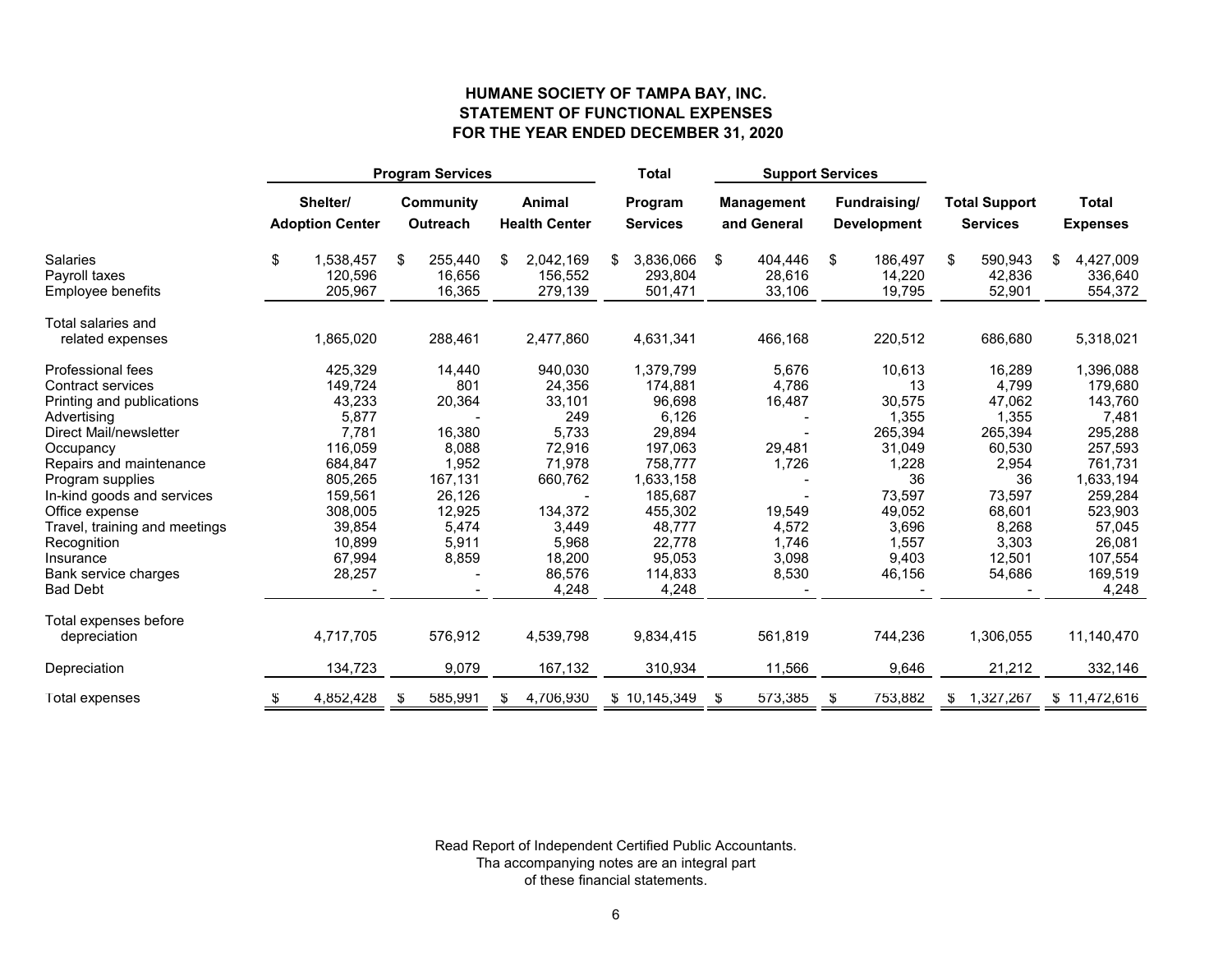#### **HUMANE SOCIETY OF TAMPA BAY, INC. STATEMENTS OF CASH FLOWS FOR THE YEARS ENDED DECEMBER 31, 2021 AND 2020**

|                                                                       |               | 2021                     |                       | 2020             |
|-----------------------------------------------------------------------|---------------|--------------------------|-----------------------|------------------|
| <b>CASH FLOWS FROM OPERATING ACTIVITIES:</b>                          |               |                          |                       |                  |
| Change in Net Assets                                                  | \$            | 2,850,225                | \$                    | 5,367,689        |
| Adjustments to reconcile change in net assets to                      |               |                          |                       |                  |
| net cash provided (used) by operational activities:                   |               |                          |                       |                  |
| Depreciation                                                          |               | 658,304                  |                       | 332,146          |
| Bad debt expense<br>(Gain) loss on disposal of property and equipment |               | 1,452<br>(4,500)         |                       | 4,248<br>168,462 |
| Unrealized (gain) loss on investments                                 |               | (363,530)                |                       | (135, 013)       |
| Unrealized (gain) loss on beneficial interest in Community Foundation |               | (22, 179)                |                       | (13, 737)        |
| (Increase) decrease in bequests receivable                            |               | $\overline{\phantom{0}}$ |                       | 1,300,000        |
| (Increase) decrease in pledges receivable                             |               | 106,580                  |                       | 1,269,882        |
| (Increase) decrease in accounts receivable                            |               | (62, 807)                |                       | (3,819)          |
| (Increase) decrease in inventory                                      |               | 19,401                   |                       | 8,079            |
| (Increase) decrease in prepaid expenses                               |               | (45, 053)                |                       | (14, 934)        |
| Increase (decrease) in deposits                                       |               | 498                      |                       | (13, 439)        |
| Increase (decrease) in accounts payable and accrued expenses          |               | (646, 915)               |                       | (313, 280)       |
| Increase (decrease) in deferred revenue                               |               | (37, 651)                |                       | (5, 282)         |
| Total adjustments                                                     |               | (396, 400)               |                       | 2,583,313        |
| Net cash provided (used) by operating activities                      |               | 2,453,825                |                       | 7,951,002        |
| <b>CASH FLOWS FROM INVESTING ACTIVITIES:</b>                          |               |                          |                       |                  |
| Cash payments for the purchase of property and equipment              |               | (563, 389)               |                       | (12,590,421)     |
| Proceeds from sale of property and equipment                          |               | 4,500                    |                       |                  |
| Purchases of investments                                              |               | (2,506,651)              |                       | (1, 287, 404)    |
| Proceeds from sale of investments                                     |               | 520,000                  |                       | 6,393,652        |
| Purchases of beneficial interest in Community Foundation              |               |                          |                       | (985)            |
| Sales of beneficial interest in Community Foundation                  |               | 6,736                    |                       | 6,695            |
| Net cash provided (used) by investing activities                      |               | (2,538,804)              |                       | (7, 478, 463)    |
| Net increase (decrease) in cash and cash equivalents                  |               | (84, 979)                |                       | 472,539          |
| CASH AND CASH EQUIVALENTS, beginning of year                          |               | 1,724,140                |                       | 1,251,601        |
| CASH AND CASH EQUIVALENTS, end of year                                | \$            | 1,639,161                | \$                    | 1,724,140        |
| Disclosure of non-cash investing activities:                          |               |                          |                       |                  |
| Transfer of construction in progress to property and equipment        | \$            |                          | \$                    | (4,792,922)      |
| Retirement of fully depreciated property and equipment                | $\frac{1}{2}$ | (3,000)                  | \$                    | (1,302,589)      |
| Cash paid for interest                                                | $\frac{1}{2}$ | <u>211</u>               | $\boldsymbol{\theta}$ |                  |
|                                                                       |               |                          |                       |                  |

Read Report of Independent Certified Public Accountants. The accompanying notes are an integral part of these financial statements.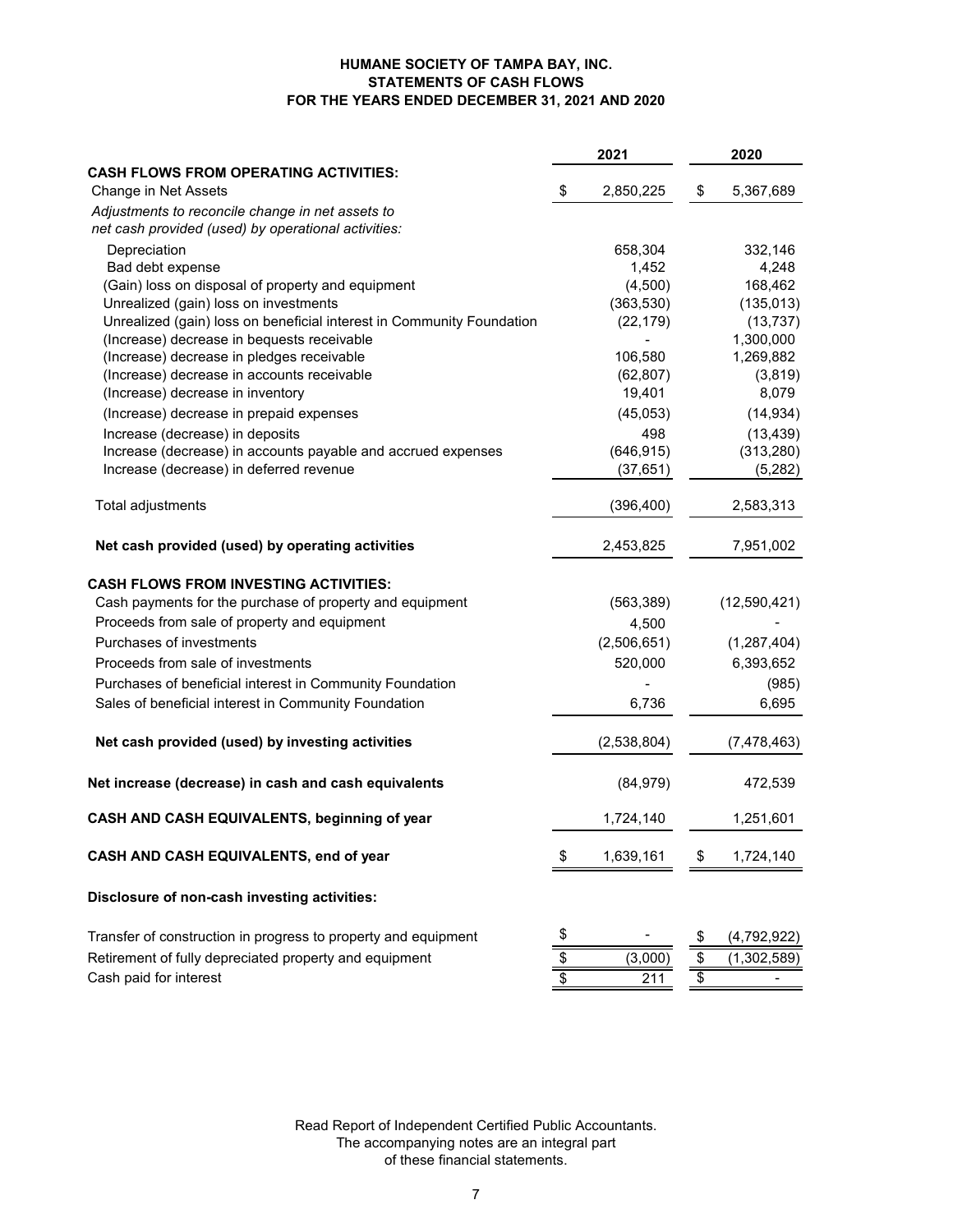## **NOTE A - DESCRIPTION OF ORGANIZATION**

The Humane Society of Tampa Bay, Inc. (the Organization) is a not-for-profit corporation organized in 1912, dedicated to ending animal homelessness and providing care and comfort for companion animals in need. In that regard, the Organization operates a Shelter/Adoption Center, an Animal Health Center and various outreach and assistance programs in Tampa, Florida that are funded primarily by contributions from the public.

**Shelter/Adoption Center** services include preventive medical care, treatment of illness and injury, pet microchipping, and spaying / neutering of all animals prior to adoption by pet owners in the community.

#### **Community Outreach** programs include:

Food assistance program provides free pet food to pet owners in need so they can keep their pets rather than turn them in to a shelter

Animeals program provides pet food delivered monthly to elderly and homebound pet owners.

Shot Clinics provide free immunization shots to help people keep their pets healthy and in their homes.

Education Center is designed to educate kids who love animals and wish to learn more about animals in our care while spending quality time with them. These programs include Paws for Literacy, Critter Camp, Teen Volunteering, Family Volunteer Days and Girl Scout programs.

Community Cat program utilizes Trap/Neuter/Vaccinate/Release (TNVR) which is a humane method to sterilize and vaccinate feral/community cats and return them to their colonies. TNVR is a proven method to keep these cats healthy, control cat populations, and reduce feline euthanasia in our community.

 **Animal Health Center** provides affordable care for owned pets. Services include spay/neuter surgery, vaccines, x-rays, wellness care, heartworm treatment, and specialty surgeries. The hospital opened in 2008 and expanded to a full service hospital in 2012. Our hospital became the first non-profit veterinary hospital in Florida to earn AAHA certification in 2014 which is the gold standard of veterinary care.

# **NOTE B - SUMMARY OF SIGNIFICANT ACCOUNTING POLICIES**

#### **Basis of Presentation**

The accompanying financial statements have been prepared on the accrual basis of accounting in accordance with generally accepted accounting principles. Net assets and revenues, expenses, gains, and losses are classified based on the existence or absence of donor-imposed restrictions. Accordingly, net assets of the Organization and changes therein are classified and reported as follows: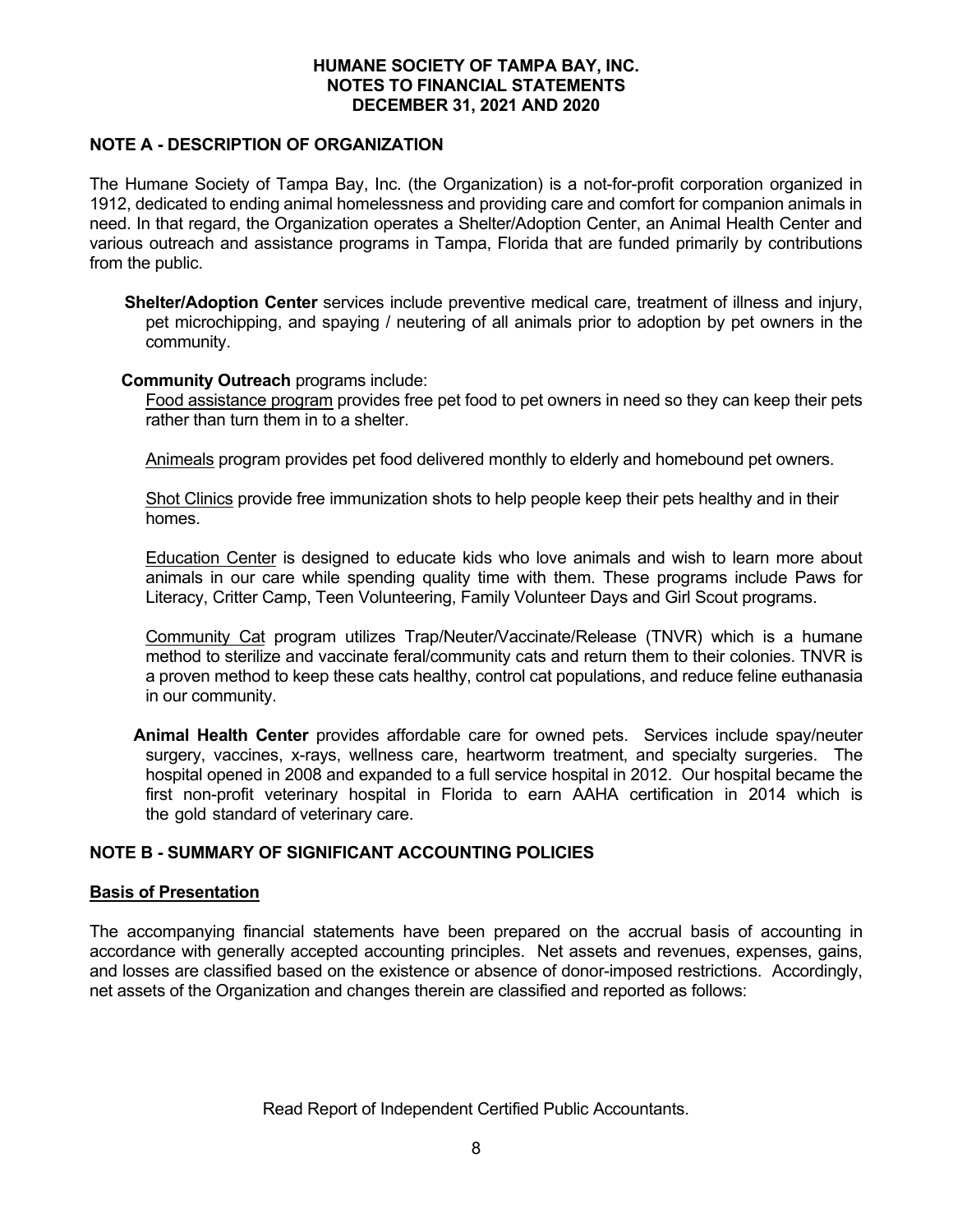# **NOTE B - SUMMARY OF SIGNIFICANT ACCOUNTING POLICIES (continued)**

# **Basis of Presentation (continued)**

Net assets without donor restrictions - Net assets that are not subject to donor-imposed stipulations, including restricted contributions whose restrictions are met in the same reporting period.

- Board designated for endowment net assets represent contributions received by the Organization that are earmarked by the Board of Directors as quasi-endowment funds invested to generate earnings that can be used to pay for operating expenses and capital outlays.
	- Board designated for new shelter net assets represent amounts set aside by the Board of Directors to pay for construction of the new animal shelter which opened in October 2020.

 $\bullet$ Net assets with donor restrictions - Net assets subject to donor-imposed stipulations that:

- may or will be met, either by actions of the Organization and/or the passage of time. When a restriction expires, net assets with donor restrictions are reclassified to net assets without donor restrictions and reported in the statement of activities as net assets released from restrictions.
- are maintained permanently by the Organization. Generally, the donors of these assets permit the Organization to use all or part of the income earned on any related investments for general or specific purposes.

#### **Estimates**

The preparation of the financial statements in conformity with U.S. generally accepted accounting principles requires management to make estimates and assumptions that affect certain reported amounts and disclosures. Accordingly, actual results may differ from those estimates.

#### **Cash and Cash Equivalents**

For purposes of the statement of cash flows, cash and cash equivalents are defined as cash on hand and amounts in depository and money market accounts at the bank. Money market funds managed as part of investment accounts, are not included.

#### **Pledges and Accounts Receivable**

The Organization uses the allowance method to account for uncollectible accounts. The Organization provides an allowance for uncollectible accounts based on collection history, existing economic conditions and the financial stability of its customers.

#### **Property and Equipment**

Property and equipment are stated at historical cost and depreciated using the straight-line method over the estimated useful lives of each asset – Animal Health Center (AHC) building, AHC building and land improvements, 39 years, New shelter building, 50 years and furniture and equipment, 5-10 years. Acquisitions of buildings and property improvements in excess of \$5,000 are capitalized. Acquisitions of furniture and equipment in excess of \$1,000 are capitalized.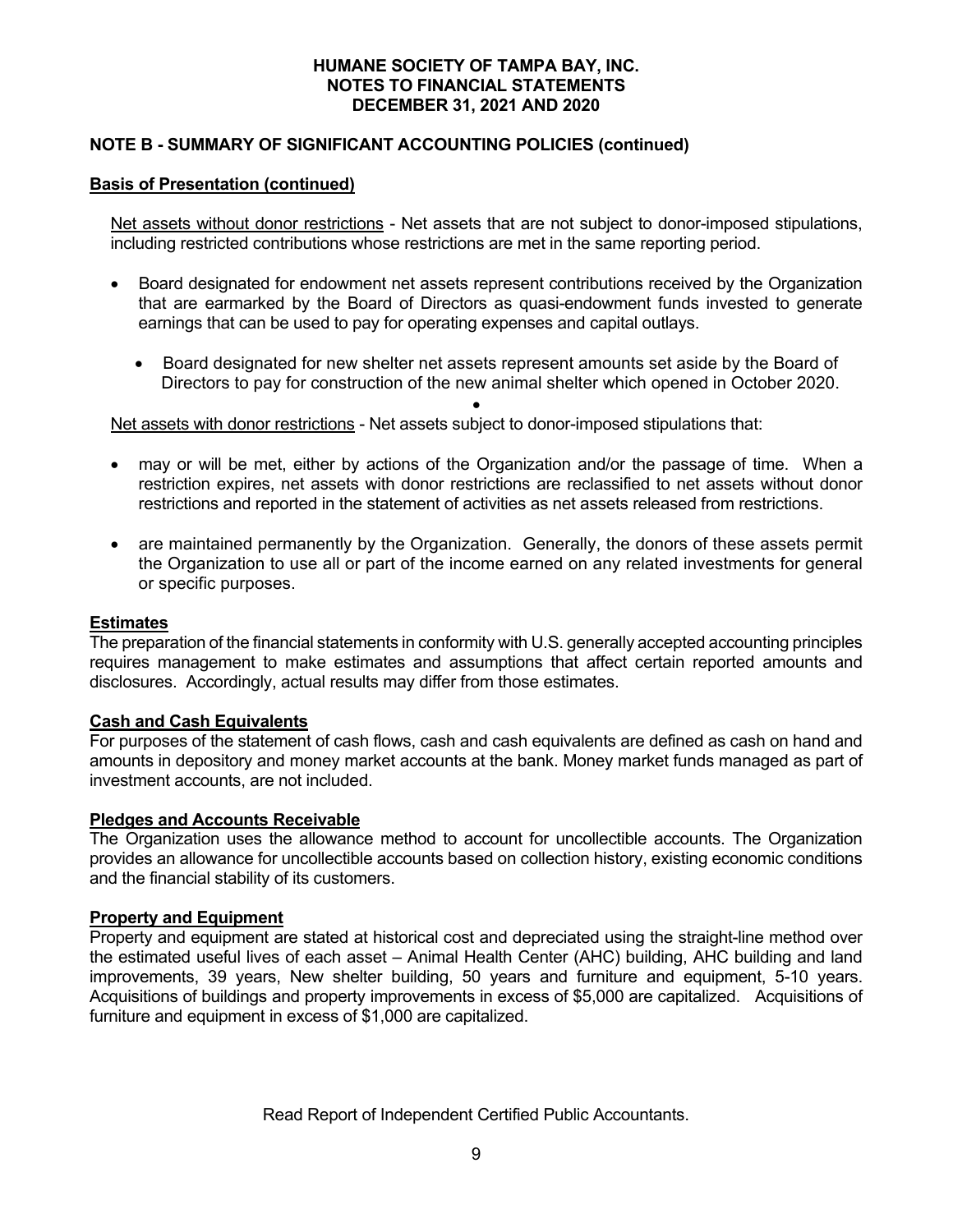# **NOTE B - SUMMARY OF SIGNIFICANT ACCOUNTING POLICIES (continued) Inventory**

Inventory valued at cost (first-in, first-out) is comprised of microchips used for identification through implantation, resale medicines, pet supplies and Humane Society of Tampa Bay branded shirts and caps.

# **Fair Value of Financial Instruments**

Professional standards require disclosure of an estimate of fair value of certain financial instruments. The Organization's significant financial instruments are cash and cash equivalents, short term investments, accounts and pledges receivable, and other short-term assets and liabilities. For these financial instruments, carrying values approximate fair value due to the short-term nature of these instruments.

# **Deferred Revenue**

Revenue from grants are recorded based upon the terms of the grantor allotment which generally provide that revenues are earned when the allowable costs of the specific grant provisions have been incurred. For the years ended December 31, 2021 and 2020, deferred grant revenue in the amount of \$20,650 and \$69,879, respectively, are reflected in the statement of financial position for amounts received but not earned. For the years ended December 31, 2021 and 2020 deferred revenue also includes \$128,973 and \$117,395, respectively, related to special events yet to be held.

# **Donated Materials, Goods and Services**

The Organization records various types of in-kind contributions. Contributed services are recognized at fair market value if the services received (a) create or enhance long-lived assets or (b) require specialized skills, are provided by individuals processing those skills, and would typically need to be purchased if not provided by donation. Contributions of goods and property are recognized at fair market value when received. The amounts reflected in the accompanying financial statements as in-kind contributions are offset by like amounts included in expenses or additions to property or inventory.

A substantial number of unpaid volunteers have made significant contributions of their time to develop and maintain the Organization's programs. No amounts have been reported in the financial statements for voluntary donation of services because no objective basis is available to measure the value of such donations.

Contributions received in the form of marketable securities are recorded at the fair value of the security at the date of contribution.

# **Concentration of Credit Risk**

Financial instruments, which potentially subject the Organization to concentrations of credit risk, consist of cash and cash equivalents. The Organization maintains its deposits at one financial institution. Accounts at this institution are insured by the Federal Deposit Insurance Corporation (FDIC) up to \$250,000. The amounts in excess of the FDIC limit totaled \$1,400,683 and \$1,917,055 at December 31, 2021 and 2020, respectively. The Organization has not experienced any losses on its deposits.

Investments that potentially subject the Organization to concentrations of credit risk consist principally of investments in mutual funds, common stocks and preferred stocks. Quarterly portfolio reviews are performed to assist in the detection of any concentrations of risk. Management does not believe that any concentrations in investments exist.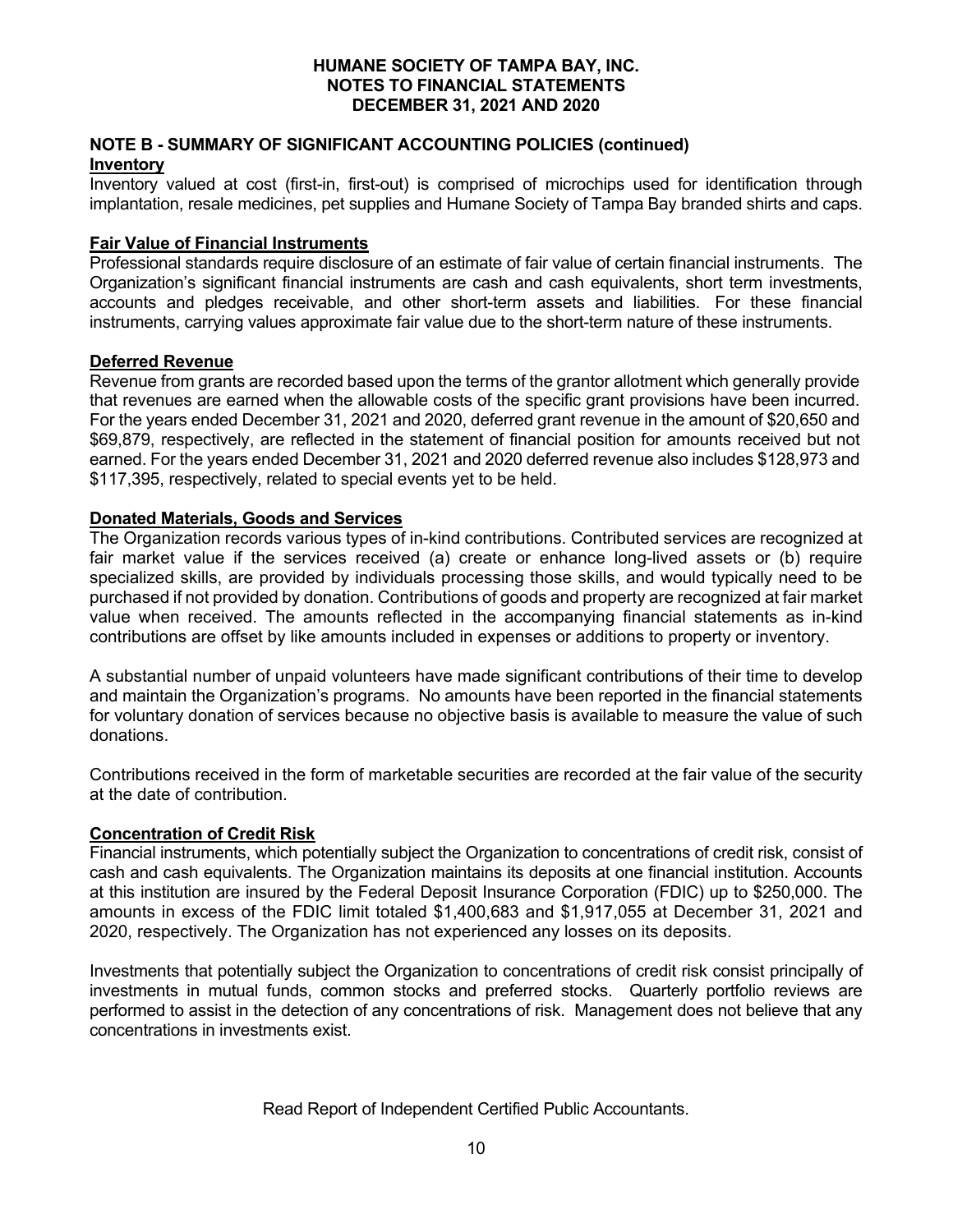# **NOTE B - SUMMARY OF SIGNIFICANT ACCOUNTING POLICIES (continued)**

#### **Functional Allocation of Expenses**

Expenses are shown by natural expense classification and function in the accompanying consolidated statement of functional expenses. Expenses that are attributable to more than one program or supporting function are allocated on a reasonable basis that is consistently applied. Allocations are based on direct usage or management's estimate of the benefit derived by each activity. Management's estimates may be based on factors such as time and effort, square footage, clients served, or any other reasonable basis. The expenses that are allocated on the basis of estimates of time and effort are salaries, employee benefits and payroll taxes. Facilities, maintenance, insurance, utilities and depreciation are allocated on a square footage basis.

#### **Income Taxes**

The Organization is exempt from federal income taxes under Section 501 (c)(3) of the Internal Revenue Code and similar state provisions. The Organization is treated as a public supported organization, and not as a private foundation. Accordingly, no provision for income taxes has been reflected in the accompanying financial statements. The Organization accounts for uncertain tax positions, if any, in accordance with ASC Section 740.

Management is not aware of any activities that would jeopardize the organization's tax-exempt status. The Organization is not aware of any tax positions that it has taken that are subject to a significant degree of uncertainty. The Organization believes it is no longer subject to income tax examinations for fiscal years ending prior to December 31, 2018.

#### **Reclassification**

Certain 2020 amounts have been reclassified to conform to the 2021 presentation.

### **NOTE C – PLEDGES RECEIVABLE**

Contributions are recognized when the donor makes a promise to give to the Organization that is, in substance, unconditional. Donor-restricted contributions are reported as increases in net assets with donor restrictions. When a donor-imposed restriction expires, donor restricted net assets are reclassified to net assets without donor restrictions.

Expected pledge receivable collections are as follows:

|                                                                     | 2021            | 2020                |
|---------------------------------------------------------------------|-----------------|---------------------|
| Receivable in less than one year<br>Receivable in two to five years | 63,037<br>5,526 | 106,354<br>75,925   |
| Less allowance for doubtful accounts                                | 68,563<br>7,018 | 182,279<br>(18,228) |
| Pledges receivable, net                                             | 61,545          | 164,051             |

The Organization's management reviews amounts related to pledges outstanding on an annual basis and determines amounts that should be written off. \$3,500 in pledges were written off in 2021. \$9,000 in pledges were written off in 2020.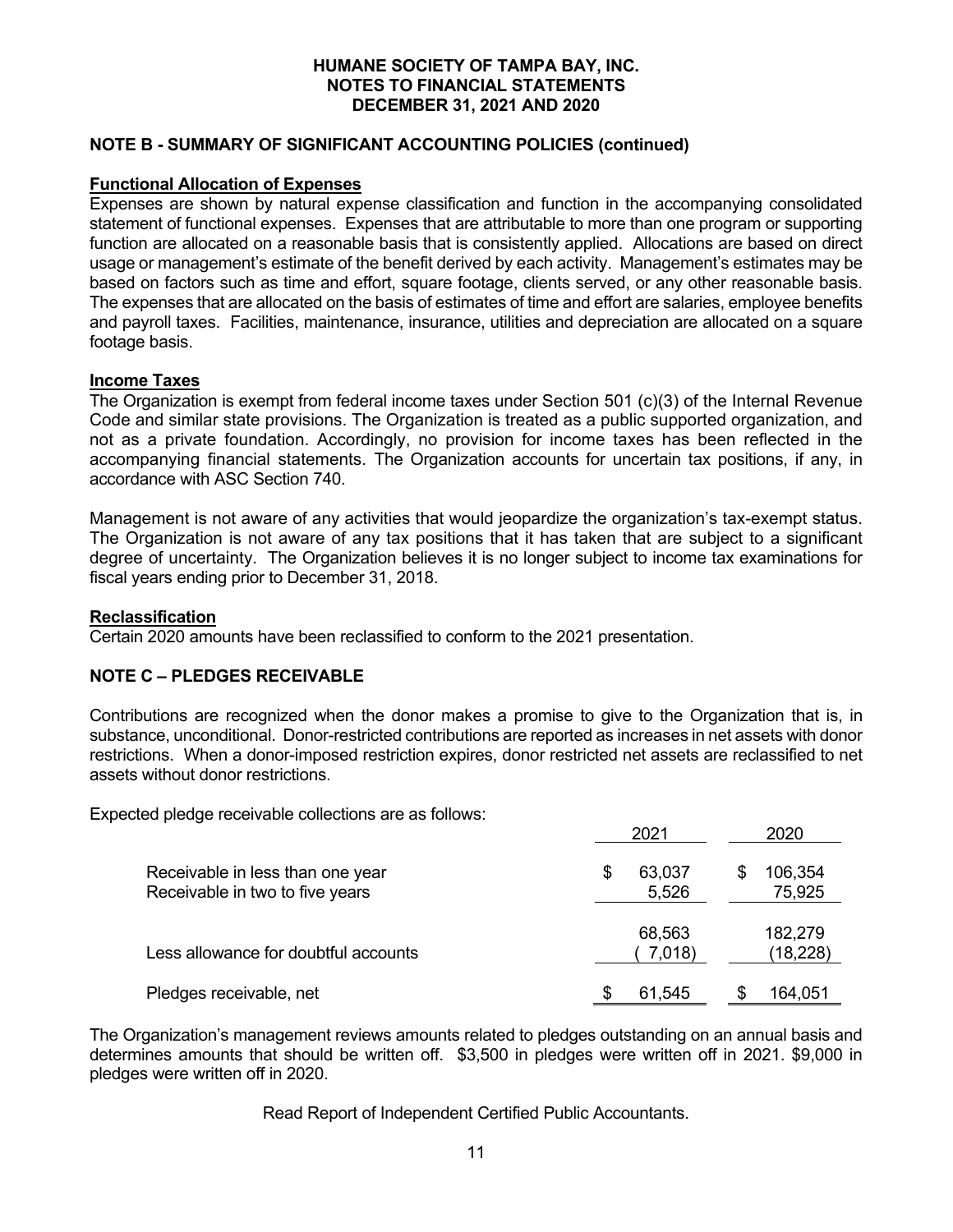# **NOTE D – LIQUIDITY AND AVAILABILITY OF FINANCIAL ASSETS**

The following reflects the Organization's financial assets as of the statement of financial position date. These financial assets are required to be reduced by those not available for general use within one year of the statement of financial position date.

|                                                                           | 2021          | 2020        |
|---------------------------------------------------------------------------|---------------|-------------|
| Financial assets:                                                         |               |             |
| Cash and cash equivalents                                                 | \$1,633,635   | \$1,724,140 |
| Investments                                                               | 5,573,364     | 3,223,183   |
| Pledges receivable                                                        | 61,545        | 164,051     |
| Accounts receivable                                                       | 122,159       | 59,352      |
| Beneficial interest in Community Foundation                               | 162,110       | 146,667     |
|                                                                           |               |             |
|                                                                           | 7,552,813     | 5,317,393   |
| Less those unavailable for general expenditure within<br>one year due to: |               |             |
| Board designated for endowment                                            | (5, 573, 364) |             |
| Board designated for new shelter                                          |               | (619, 113)  |
| Restricted by donors for programs                                         | (147, 271)    | (108,764)   |
| Beneficial interest in Community Foundation                               | (162,110)     | (146, 667)  |
| Total amounts unavailable to management for                               |               |             |
| general expenditures within one year                                      | (5,882,745)   | (874,544)   |
| Financial assets available to meet cash needs for                         |               |             |
| general expenditures within one year                                      | \$1,670,068   | \$4,442,849 |

The Organization structures its financial assets to be available as its general expenditures, liabilities, and other obligations come due and strives to operate within a prudent range of financial soundness and stability, maintain adequate liquid assets to fund near-term operating needs, and maintain sufficient reserves to provide reasonable assurance that any long-term obligations will be discharged. Financial assets in excess of daily cash requirements may be invested in certificates of deposit, money market funds or other short-term investments.

# **NOTE E – BENEFICIAL INTEREST IN COMMUNITY FOUNDATION**

The Community Foundation of Tampa Bay, Inc. (Community Foundation) holds funds for which the earnings have been restricted for the benefit of the Organization. Assets contributed to the Community Foundation for the benefit of the Organization are recorded as assets of the Organization in accordance with professional standards. These "agency restricted funds" are pooled with the other assets of the Community Foundation for investing purposes.

"Agency restricted funds" which were established for the Organization within the Community Foundation had fair values of approximately \$162,110 at December 31, 2021, (\$146,667 at December 31, 2020) and are recorded as donor restricted net assets.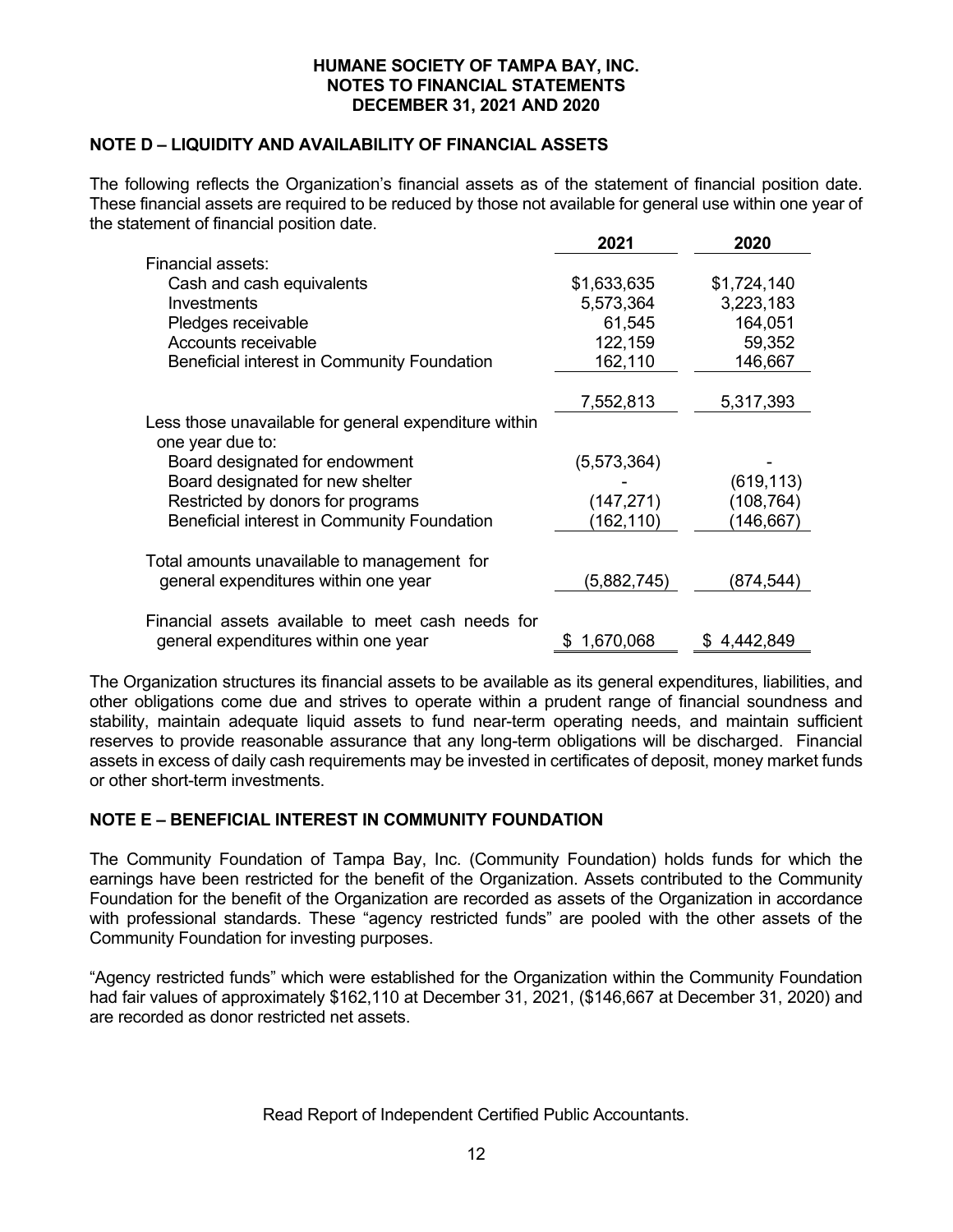# **NOTE F- FAIR VALUE MEASUREMENTS**

In accordance with Professional Standards, *Fair Value Measurements* establishes a framework for measuring fair value. The framework provides a fair value hierarchy that prioritizes the inputs to valuation techniques used to measure fair value. The hierarchy gives the highest priority to unadjusted quoted prices in active markets for identical assets or liabilities (level 1 measurements) and the lowest priority to unobservable inputs (level 3 measurements). The three levels of the fair value hierarchy under Professional Standards are described on next page:

#### **Level 1**

• Inputs to the valuation methodology are unadiusted quoted prices for identical assets or liabilities in active markets that the Organization has the ability to access.

# **Level 2**

Inputs to the valuation methodology include:

- Quoted prices for similar assets or liabilities in active markets;
- Quoted prices for identical or similar assets or liabilities in inactive markets;
- Inputs other than quoted prices that are observable for the asset or liability;
- Inputs that are derived principally from or corroborated by observable market data by correlation or other means.

If the asset or liability has a specified (contractual) term, the level 2 input must be observable for substantially the full term of the asset or liability.

#### **Level 3**

• Inputs to the valuation methodology are unobservable and significant to the fair value measurement.

The asset's or liability's fair value measurement level within the fair value hierarchy is based on the lowest level of any input that is significant to the fair value measurement. Valuation techniques used need to maximize the use of observable input and minimize the use of unobservable inputs.

Following is a description of the valuation methodologies used for the assets measured at fair value:

 Investments in equities, mutual funds, and money market funds are valued at the closing price on the active market which the individual securities are traded.

 Beneficial interest in Community Foundation represents funds held in a trust and are valued at the fair value of the investments of the related trust.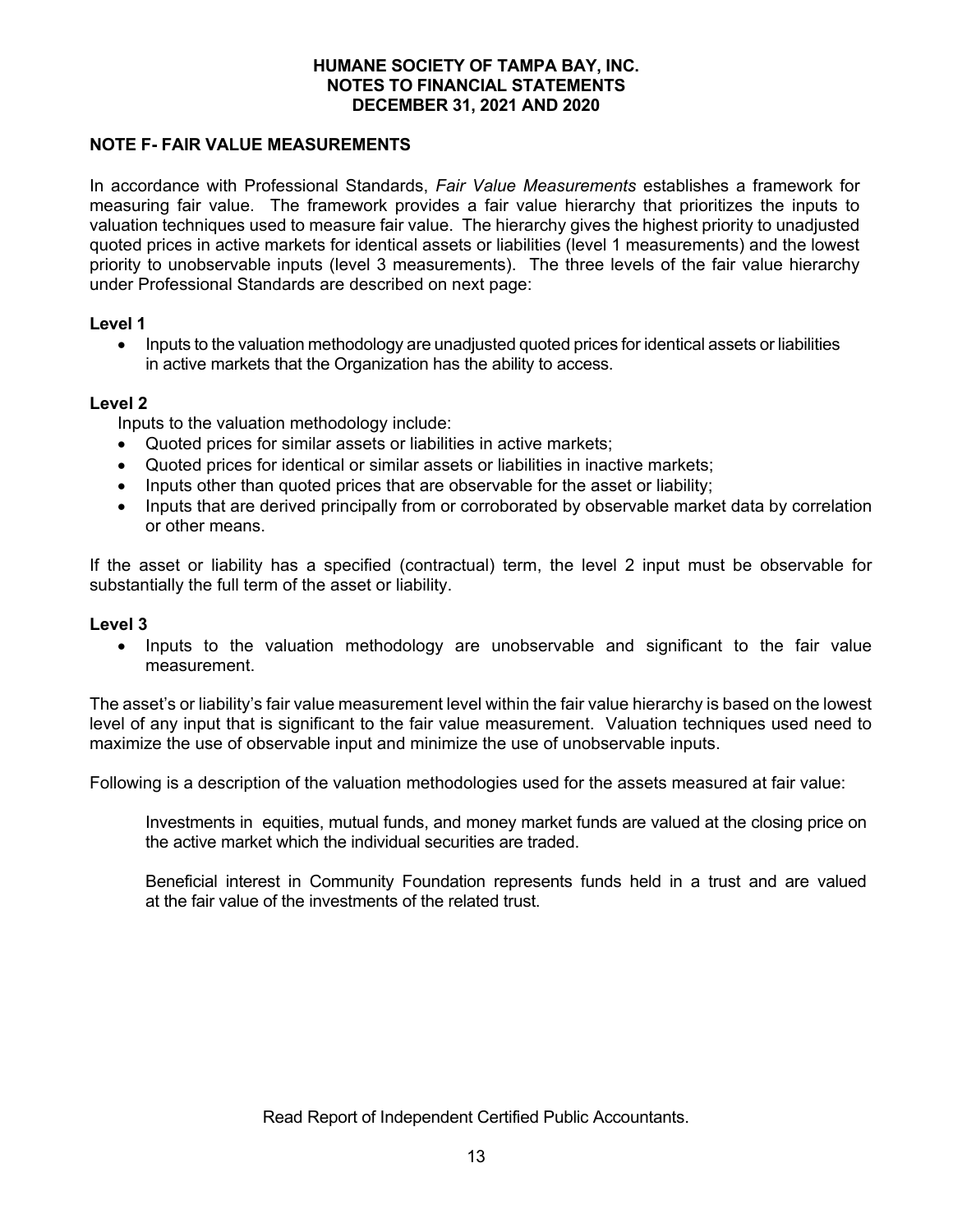# **NOTE F- FAIR VALUE MEASUREMENTS (continued)**

*The following table sets forth by level, within the fair value hierarchy, the Organization's assets at fair value at December 31, 2021:* 

|                                  | <b>Fair Value</b> | (Level 1)       | (Level 2) | (Level 3)      |
|----------------------------------|-------------------|-----------------|-----------|----------------|
| Equities                         | \$<br>1,238,321   | \$<br>1,238,321 | \$        | $\blacksquare$ |
| Mutual funds                     | 4,231,099         | 4,231,099       | -         |                |
| Money market funds               | 103,944           | 103,944         |           |                |
| Beneficial interest in Community |                   |                 |           |                |
| Foundation                       | 162,110           | $\blacksquare$  |           | 162,110        |
|                                  | 5,735,474         | 5,573,364       | \$        | 162,110        |

*The following table sets forth by level, within the fair value hierarchy, the Organization's assets at fair value at December 31, 2020:* 

|                                  | <b>Fair Value</b> |    | (Level 1)                | (Level 2) |                          |    | (Level 3)                |  |
|----------------------------------|-------------------|----|--------------------------|-----------|--------------------------|----|--------------------------|--|
|                                  |                   |    |                          |           |                          |    |                          |  |
| Equities                         | \$<br>715,626     | \$ | 715,626                  | S         | ۰                        | \$ | $\blacksquare$           |  |
| Mutual funds                     | 1,543,491         |    | 1,543,491                |           | -                        |    | $\overline{\phantom{0}}$ |  |
| Money market funds               | 964,066           |    | 964,066                  |           | -                        |    | -                        |  |
| Beneficial interest in Community |                   |    |                          |           |                          |    |                          |  |
| Foundation                       | 146,667           |    | $\overline{\phantom{0}}$ |           | $\overline{\phantom{0}}$ |    | 146,667                  |  |
|                                  |                   |    |                          |           |                          |    |                          |  |
|                                  | 3,369,850         | S  | 3,223,183                | \$        |                          | S  | 146,667                  |  |

Fair Value Measurements Using Significant Unobservable Inputs (Level) 3:

|                                    | Beneficial    |
|------------------------------------|---------------|
|                                    | interest in   |
|                                    | Community     |
|                                    | Foundation    |
| January 1, 2020                    | 138,640<br>S  |
| Interest and dividends, less fees  | 985           |
| Contributions and settlements      |               |
| Gains and losses                   | 13,737        |
| Distributions                      | (6,695)       |
| Transfers in and/or out of Level 3 |               |
| December 31, 2020                  | \$<br>146,667 |
| Interest and dividends, less fees  | 1,822         |
| Contributions and settlements      |               |
| Gains and losses                   | 20,357        |
| Distributions                      | (6,736)       |
| Transfers in and/or out of Level 3 |               |
| December 31, 2021                  | 162,110       |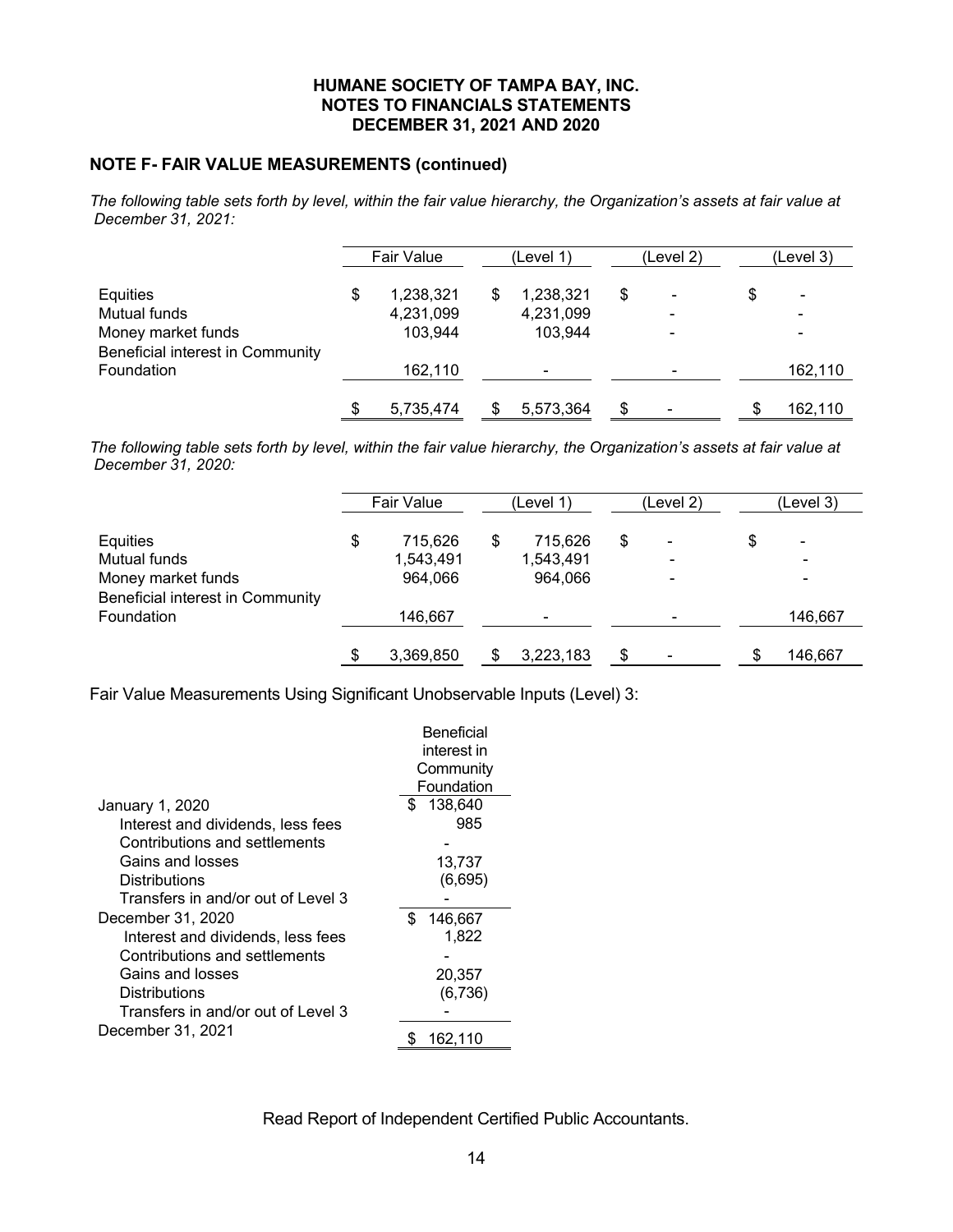# **NOTE G – PROPERTY AND EQUIPMENT**

|                                                                                            | 2021                                   | 2020                                   |
|--------------------------------------------------------------------------------------------|----------------------------------------|----------------------------------------|
| Land and land improvements<br><b>Buildings and improvements</b><br>Furniture and equipment | \$2,486,325<br>17,840,251<br>1,739,764 | \$2,463,898<br>17,588,622<br>1,453,431 |
| Total property and equipment                                                               | 22,066,340                             | 21,505,951                             |
| Less accumulated depreciation                                                              | (2,540,838)                            | (1,885,534)                            |
|                                                                                            | \$19,525,502                           | \$19,620,417                           |

# **NOTE H – PAYCHECK PROTECTION PROGRAM**

During the year ended December 31, 2020, the Organization obtained a Paycheck Protection Program loan under the CARES Act in the amount of \$957,823 to help keep the workforce employed during the COVID-19 crisis. For the year ended December 31, 2020, the Organization recognized \$957,823 in grant revenue as all of the conditions of the program were determined to have been met. In January 2021, the entire amount of the loan was forgiven.

# **NOTE I –DONATED MATERIALS, GOODS AND SERVICES**

The Organization's contributed materials, goods and services during the years ended December 31, 2021 and 2020 are as follows: 2021 2020

|                                                                                | ZUZ I          | ∠∪∠∪         |
|--------------------------------------------------------------------------------|----------------|--------------|
| <b>Services</b>                                                                | \$             | 74,676<br>S  |
| Materials and goods                                                            | 103,156        | 184,608      |
|                                                                                | 103,156<br>\$. | 259,284<br>S |
| In-kind contributions are included in the following areas of the Organization: |                |              |
| <b>Shelter/ Adoption Center</b>                                                | \$<br>70,417   | 159,561<br>S |
| <b>Community Outreach</b>                                                      | 32,739         | 26,126       |
| Fundraising                                                                    |                | 73,597       |
|                                                                                | 103,156        | 259,284      |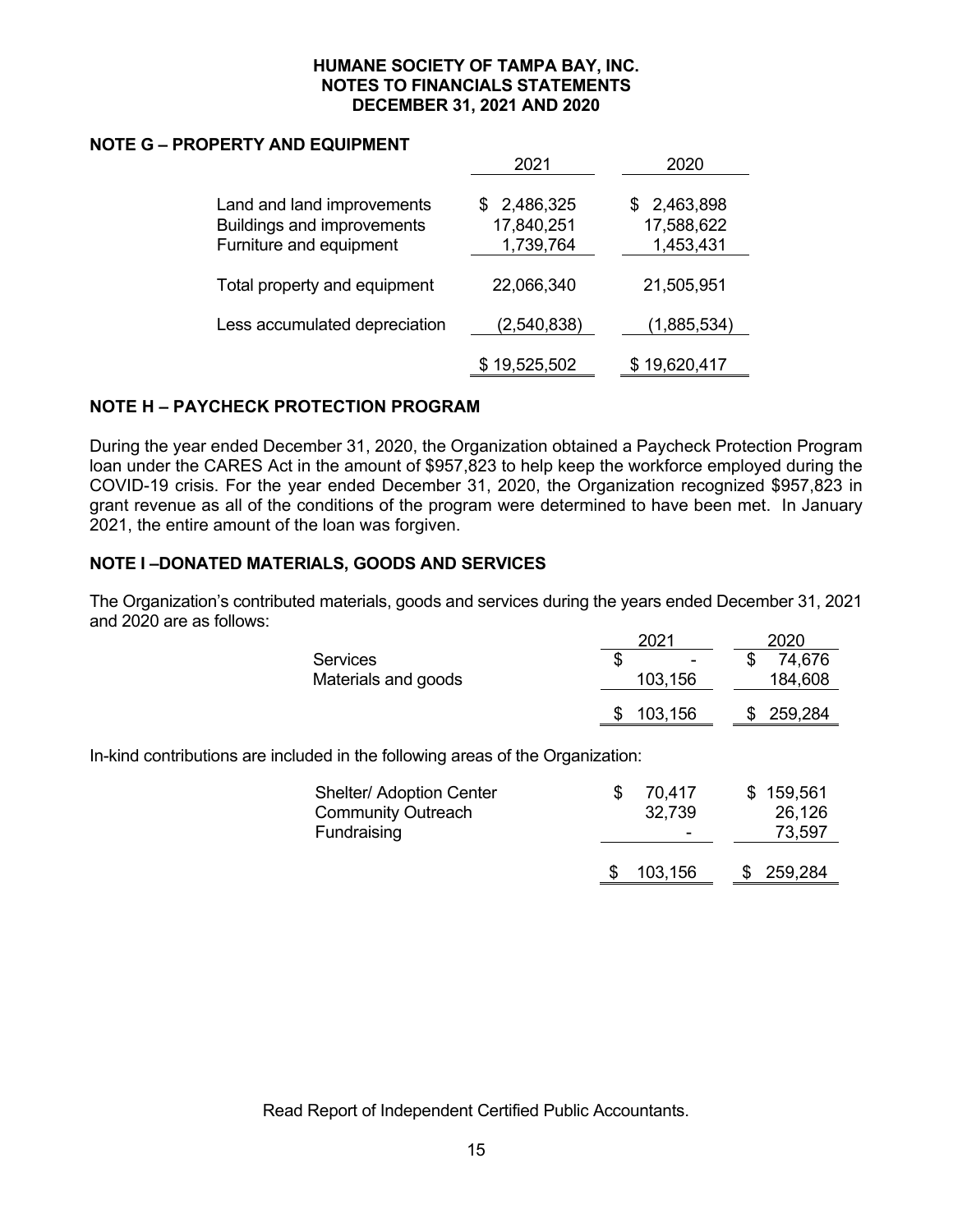# **NOTE J – NET ASSETS WITH DONOR RESTRICTIONS**

Net assets with donor restrictions of the Organization are comprised of cash, short-term investments and receivables at December 31, 2021 and 2020 and are available for the following purposes:

|                                                            |     | 2021    | 2020    |
|------------------------------------------------------------|-----|---------|---------|
| The Community Foundation of Tampa Bay – investment purpose | \$. | 162.110 | 146.667 |
| Donor contributions restricted for programs                |     | 147.271 | 108,764 |
|                                                            |     |         |         |
|                                                            |     | 309,381 | 255,431 |

Net assets were released from donor restrictions by incurring expenses satisfying the restricted purposes or by the occurrence of passage of time or other events specified by donors. The net assets released from restrictions at December 31, 2021 and 2020 are as follows:

|                                                   |  | 2021                     | 2020        |
|---------------------------------------------------|--|--------------------------|-------------|
| Capital campaign – expansion purposes/new shelter |  | $\overline{\phantom{a}}$ | \$6,121,420 |
| Donor contributions restricted for programs       |  | 107,286                  | 129,742     |
|                                                   |  | 107,286                  | \$6,251,162 |

# **NOTE K – ALLOCATION OF JOINT COSTS**

During the years ended December 31, 2021 and 2020, the Organization incurred joint costs of \$269,005 and \$295,288, respectively, for informational material and activities that included a fundraising appeal. These costs were allocated among the various programs as follows:

|                                       | 2021    | 2020    |
|---------------------------------------|---------|---------|
| <b>Shelter/Adoption Center</b>        | 9,634   | 7,781   |
| <b>Community Outreach</b>             | 19,620  | 16,380  |
| <b>Animal Health Center</b>           | 5,608   | 5,733   |
| <b>Fundraising and Administration</b> | 234,143 | 265,394 |
|                                       | 269,005 | 295,288 |

# **NOTE L – EMPLOYEE BENEFIT PLAN**

All employees are eligible to participate in the Organization's Section 401(k) defined contribution pension plan. The Organization contributed a 10% match option of employee's contribution for up to 10% of an employee's 401(k) contribution for the years ended December 31, 2021 and 2020. The Organization's contribution for the years ended December 31, 2021 and 2020 was \$19,607 and \$18,817, respectively.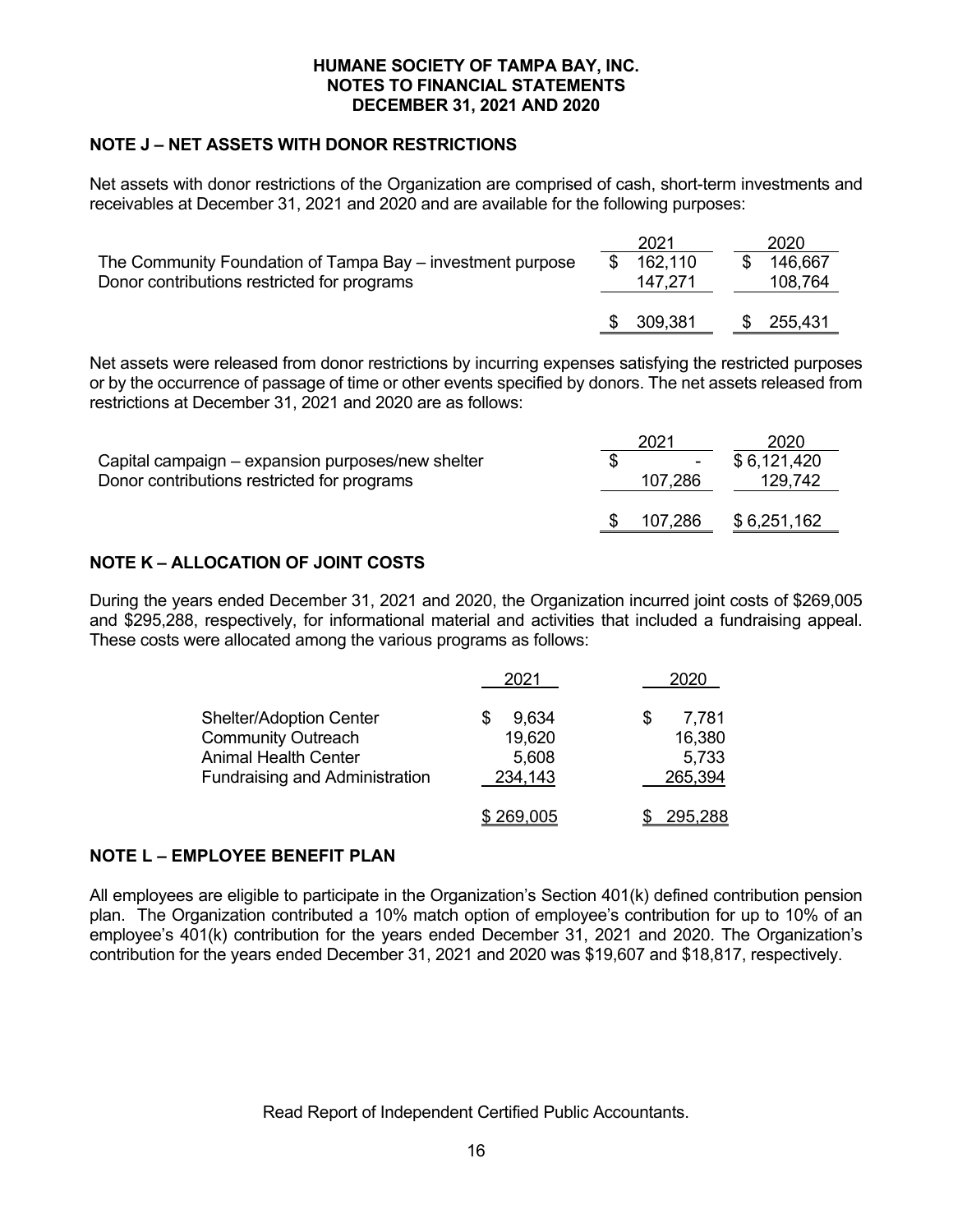# **NOTE M – ENDOWMENT**

In 2021, the Board of Directors established two endowment funds, one as a safety net for operational shortfalls (Operating Reserve) and one for capital needs and future expansion (Capital Reserve). Both endowments have been funded with board designations of unrestricted net assets as of December 31, 2021. In the future, if a donor restricts funds for endowment purposes, those amounts will be reported as donor restricted within the endowment funds.

Net Asset Composition by Endowment and Changes in Endowment Net Assets for the Year Ended December 31, 2021 follows:

| <b>Operating Reserve</b><br><b>Capital Reserve</b>         | \$<br>\$ | Without<br>Donor | <b>Restrictions</b><br>2,681,602<br>2,891,762<br>5,573,364 | \$     | <b>With Donor</b><br>Restrictions |                    | $\overline{\$}$ 2,681,602<br>2,891,762<br>\$5,573,364 | Total |           |  |
|------------------------------------------------------------|----------|------------------|------------------------------------------------------------|--------|-----------------------------------|--------------------|-------------------------------------------------------|-------|-----------|--|
|                                                            |          |                  | Operating<br>Reserve                                       |        |                                   | Capital<br>Reserve |                                                       |       | Total     |  |
| Endowment net assets,<br>beginning of year                 |          | \$               |                                                            |        | \$                                |                    |                                                       | \$    |           |  |
| <b>Contributions/Transfers</b>                             |          |                  | 2,269,760                                                  |        |                                   |                    | 2,788,122                                             |       | 5,057,882 |  |
| <b>Grants/Distributions</b>                                |          |                  |                                                            |        |                                   |                    |                                                       |       |           |  |
| <b>Investment Income</b><br>Net appreciation (realized and |          |                  |                                                            | 78,618 |                                   |                    | 73,335                                                |       | 151,953   |  |
| unrealized)                                                |          |                  | 333,224                                                    |        |                                   |                    | 30,305                                                |       | 363,529   |  |
| Endowment net assets,<br>end of year                       |          |                  | 2,681,602                                                  |        | \$                                |                    | 2,891,762                                             |       | 5,573,364 |  |
|                                                            |          |                  |                                                            |        |                                   |                    |                                                       | \$    |           |  |

#### Interpretation of Relevant Law

The Board of Directors has interpreted the law as requiring donor restricted net assets in an endowment fund to remain restricted until appropriated for expenditure by the Organization for the donor's intended purpose. In accordance with the Florida Uniform Prudent Management of Institutional Funds Act (FUPMIFA), the Organization considers the following factors in making a determination to appropriate or accumulate donor-restricted endowment funds:

- **1)** The purposes of the Organization and the donor restricted endowment fund
- **2)** General economic conditions
- **3)** The possible effect of inflation and deflation
- **4)** The expected total return on investment
- **5)** Other resources of the Organization
- **6)** The investment policies of the Organization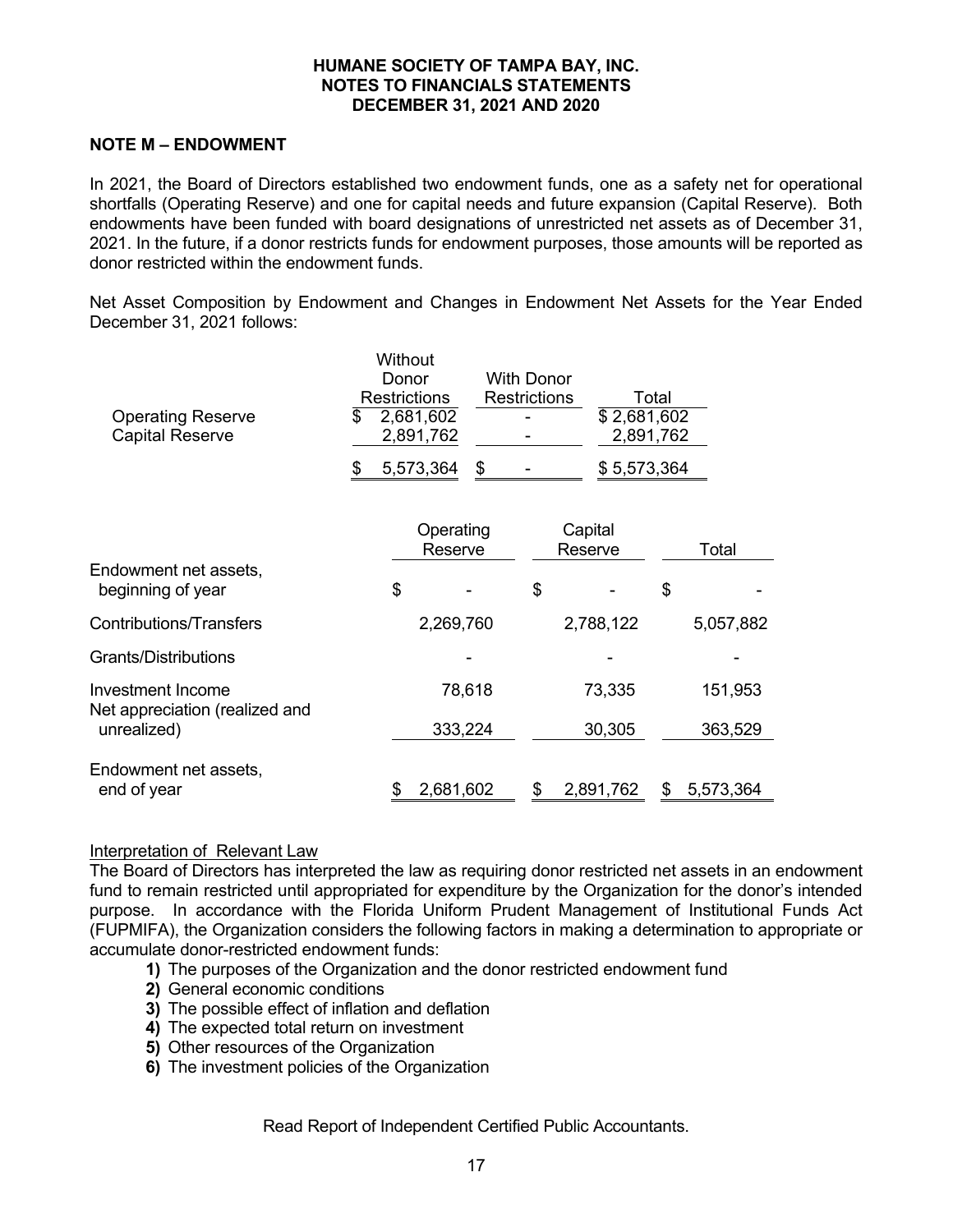# **NOTE M – ENDOWMENT, (continued)**

#### Return Objectives and Risk Parameters

The Organization has adopted an Investment Policy for endowment assets that attempts to emphasize continued focus on planned giving. The objective is to obtain maximum total return (income and appreciation) of 5% after inflation, over a full market cycle of 3-5 years. Investments are divided between fixed income and equity securities with approximately 30% in fixed income and 70% in equity. In addition, the Organization will avoid investing in companies whose policies or values are in direct contrast to the ideals of the Organization.

#### **Spending Policy**

While the principal in the quasi-endowments may be expended with majority vote of the Board of Directors, the Board intends for the principal to not be expended from the Operating Reserve endowment except in an emergency that threatens the survival of the organization. The principal from the Capital Reserve quasi-endowment may be expended with majority vote of the Board of Directors for capital expansion, major capital repairs, equipment, or other purchases of a capital nature.

# **NOTE N – LEASES**

The Organization leases equipment for the operation of its programs under a long-term operating lease. The following is a schedule by year of future minimum lease payments required under the operating lease which has an initial or remaining non-cancelable lease term as of December 31, 2021:

| Year ended December 31, | Amount   |  |  |  |
|-------------------------|----------|--|--|--|
| 2022                    | \$72,360 |  |  |  |
| 2023                    | 72,360   |  |  |  |
| 2024                    | 72,360   |  |  |  |
| 2025                    | 21,300   |  |  |  |

Lease expense incurred totaled \$72,360 and \$62,424 for the years ended December 31, 2021 and 2020, respectively.

# **NOTE O – COMMITMENTS AND CONTINGENCIES**

The Organization entered into a long-term agreement for the period September 1, 2018 to August 31, 2024 with a vendor for diagnostic supplies and lab services for the animal hospital. The Organization is required to make annual minimum purchases of \$315,844 with the vendor. For the years ended December 31, 2021 and 2020 the Organization expended \$520,067 and \$596,631, respectively, for such services.

In October 2021, the Organization entered into another long-term agreement with the same company for diagnostics supplies and lab services for the animal shelter. The agreement runs through October 2026. The Organization is required to make additional annual minimum purchases of \$108,689 with the vendor. For the year ended December 31, 2021, the Organization expended \$18,224, three months of activity.